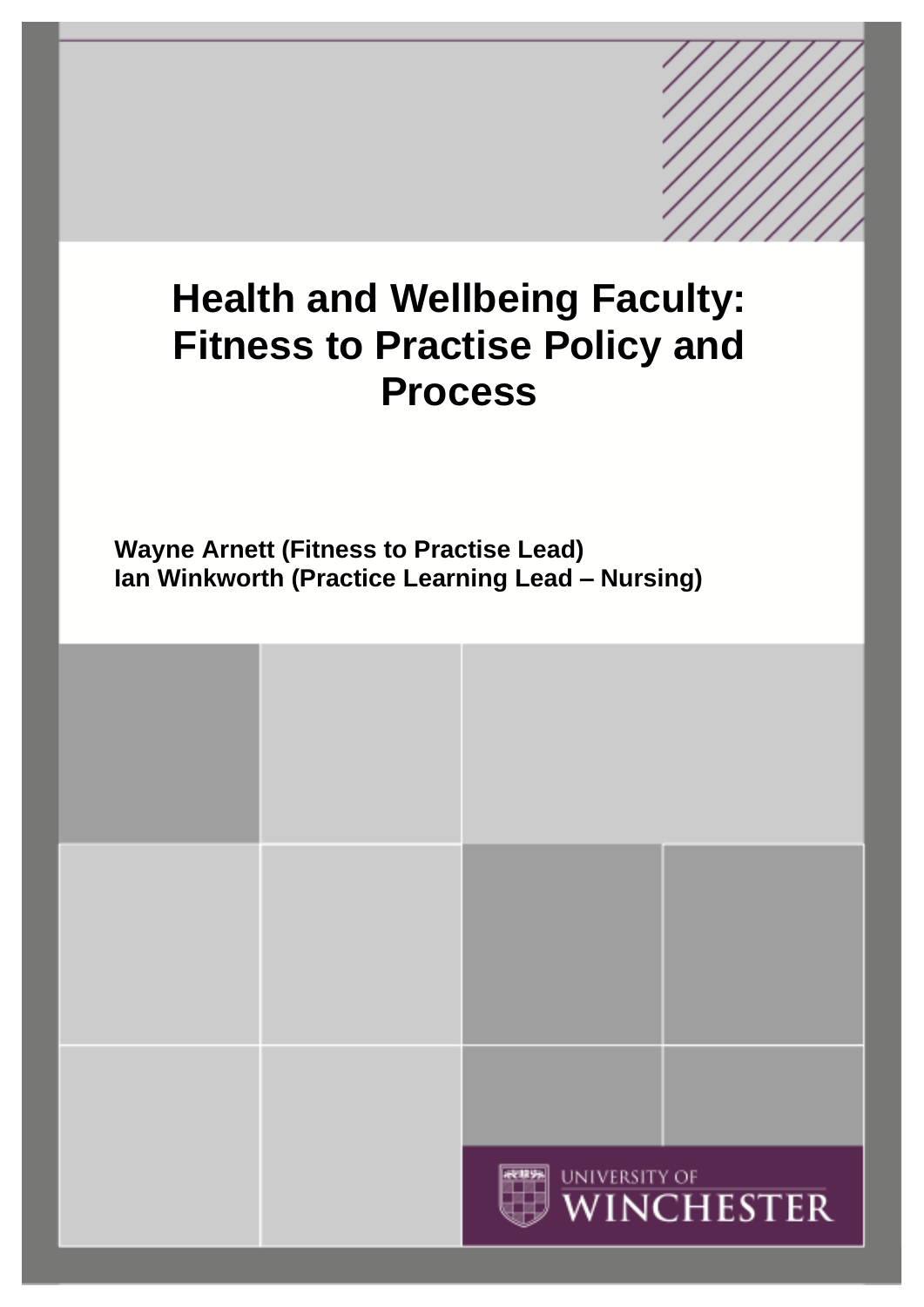

# **Fitness to Practise Policy and Process**

| <b>Document Title:</b>                                                                                                                                                                              | <b>Fitness to Practise Policy and Process</b>                                                                                                           |
|-----------------------------------------------------------------------------------------------------------------------------------------------------------------------------------------------------|---------------------------------------------------------------------------------------------------------------------------------------------------------|
| <b>Document Author:</b>                                                                                                                                                                             | <b>Wayne Arnett (Fitness to Practise Lead)</b><br>Ian Winkworth (Practice Learning Lead -<br>Nursing)                                                   |
| <b>Responsible Person and</b><br>Department:                                                                                                                                                        | Simon Jobson, Dean of Faculty of Health<br>and Wellbeing                                                                                                |
| <b>Approving Body:</b>                                                                                                                                                                              | <b>Faculty Management Team, Health and</b><br>Wellbeing                                                                                                 |
| Date of Approval:                                                                                                                                                                                   | 24th January 2022                                                                                                                                       |
| <b>Date Effective From:</b>                                                                                                                                                                         | 24th January 2022                                                                                                                                       |
| <b>Review Date:</b>                                                                                                                                                                                 | Annually, when new programmes are<br>validated, or if a change of national<br>legislation or guidance is implemented.                                   |
| Indicate whether the<br>document is for public access<br>or internal access only Indicate<br>whether the document applies<br>to collaborative<br>provision? (Strikethrough text,<br>as appropriate) | <b>Public Access</b><br><b>Internal Access</b><br><b>Applies to Collaborative Provision</b>                                                             |
| <b>Summary:</b><br>penalties that may be imposed for proven cases.                                                                                                                                  | This document defines the process for investigating allegations that relate<br>to any form of Fitness to Practice, as defined in this document, and the |

**penalties that may be imposed for proven cases.** 

### **Summary of Changes**

The list summarises the changes since 2020. The date confirms when the changes were implemented.

| Implementation<br>date | Changes Approved by Senate |
|------------------------|----------------------------|
| N/A                    |                            |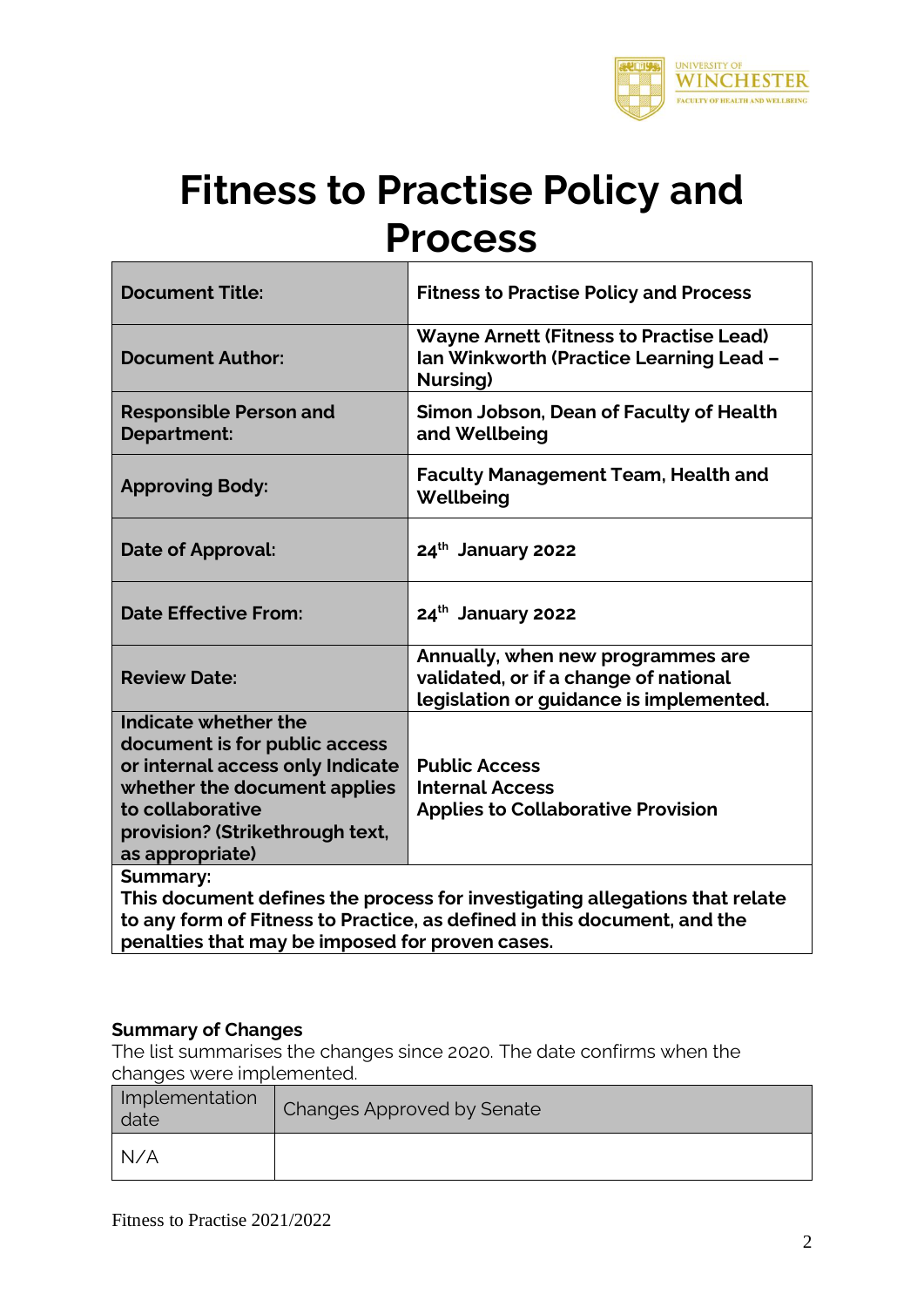

### **Fitness to Practice Policy Table of contents**

| Part           | <b>Title</b>                                                                  | Page<br>No.    |
|----------------|-------------------------------------------------------------------------------|----------------|
|                | <b>Terminology and Definitions</b>                                            | 4              |
| $\mathbf{1}$   | Introduction                                                                  | $\overline{5}$ |
| $\overline{c}$ | <b>Background and Scope</b>                                                   | 6              |
| 3              | Professional Behaviour                                                        | 6              |
| $\overline{4}$ | Health, Equality and Diversity                                                | 6              |
| 5              | Professional Suitability and Fitness to Practice on Admission                 | $\overline{7}$ |
| $\overline{6}$ | Professional Suitability and Fitness to Practice Once Enrolled on             | 8              |
|                | Programme                                                                     |                |
| 7              | Examples of FtP Concerns: minor, major, criminal                              | 9              |
| 8              | Key Roles                                                                     |                |
| 9              | Responding to a Concern                                                       |                |
| 10             | Stage 1 - Interim and Initial Measures                                        |                |
| 11             | Stage 2 - Fitness to Practice Investigation                                   |                |
| 12             | Stage 3 - Fitness to Practice Panel                                           | 13             |
| 13             | Appeal: Internal and External                                                 | 15             |
| 14             | Confidentiality                                                               |                |
| 15             | Flowchart of the Fitness to Practice Process:                                 |                |
|                | Stage 1                                                                       | 16             |
|                | Stage 2                                                                       | 17             |
|                | Stage 3                                                                       | 18             |
| Appendices     |                                                                               |                |
|                | Appendix L - Terms of Reference for Investigating Officer                     | 19             |
|                | Appendix II - Fitness to Practice Panel - Front Sheet for Report              | 22             |
|                | Appendix III - Statement Template                                             | 23             |
|                | Appendix IV - External Review Stage: Office of the Independent<br>Adjudicator | 25             |
|                | References                                                                    | 26             |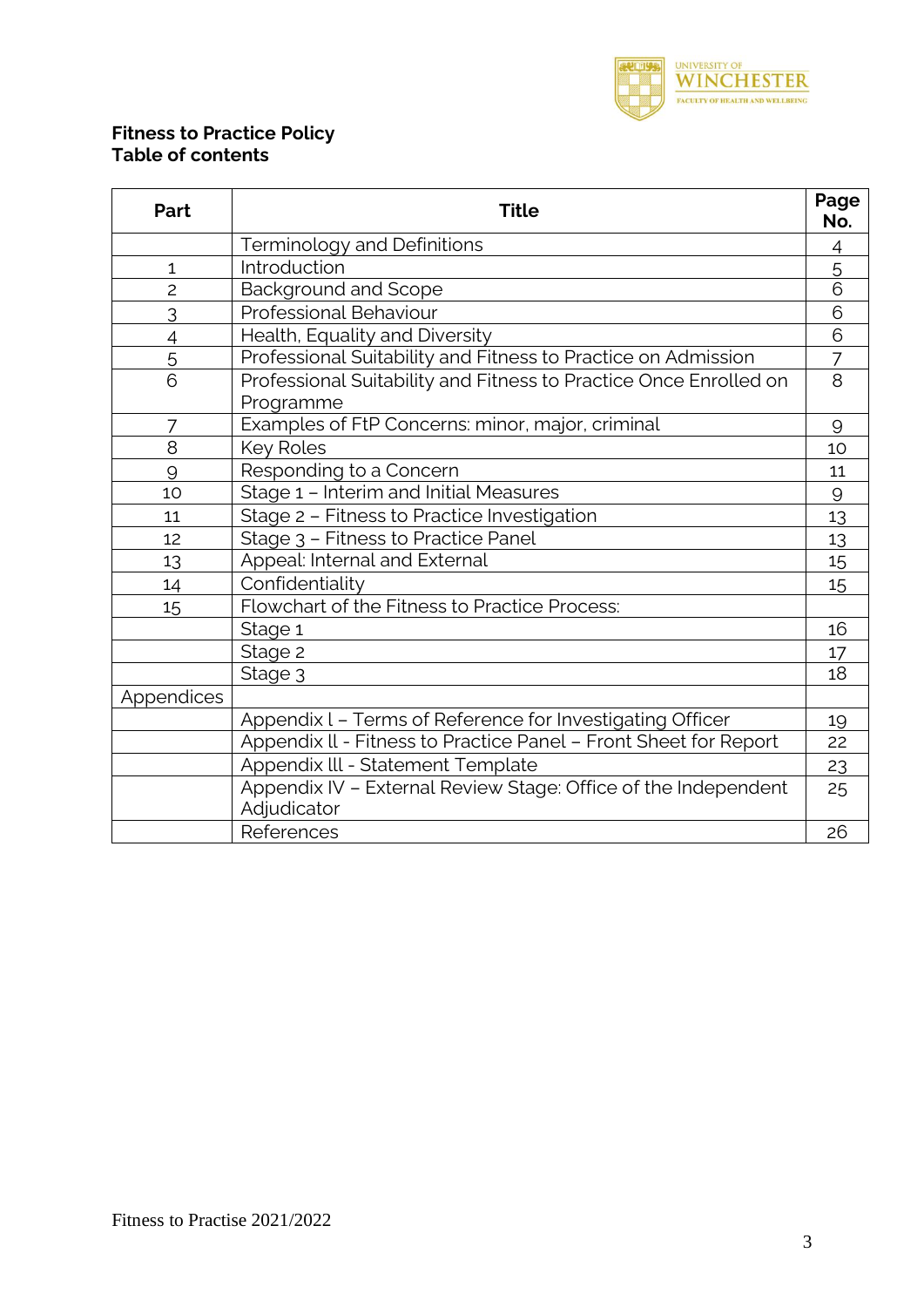

# **Terminology & Definitions**

| <b>Term</b>                                         | <b>Definition</b>                                                                                                                                                                                                                         |  |
|-----------------------------------------------------|-------------------------------------------------------------------------------------------------------------------------------------------------------------------------------------------------------------------------------------------|--|
| Duty of Candour                                     | A professional responsibility to be honest when things go<br>wrong.                                                                                                                                                                       |  |
| <b>Employer Partner</b>                             | Students on programmes such as the Nursing Associate or<br>apprenticeship routes are often employed and released to<br>study at the University of Winchester. Employing organisations<br>of these students are known as Employer Partners |  |
| Learner                                             | A student; Nurse, Nursing Associate, Nurse Apprentice, Social<br>Worker, Dietician and Nutritionist, Physiotherapist,<br>Occupational Therapist, Sports & Exercise<br>NB: To be reviewed when a new programme is validated                |  |
| In writing                                          | Via an agreed online student account [namely their University<br>email address] and via recorded delivery to their designated<br>home and/or term time address (which ever has been<br>nominated by the student).                         |  |
| <b>Practice Placements</b>                          | A practice placement is where a Student applies their<br>knowledge to <b>practice</b> , learns key skills and achieves the<br>required competencies for registration. Adapted RCN (2010)                                                  |  |
| Professional<br><b>Regulatory Statutory</b><br>Body | Professional bodies, regulators, and those with statutory<br>authority over a profession or a group of professionals                                                                                                                      |  |
| Temporary<br>Suspension of Study                    | The Students programme is paused temporarily until such a<br>time as the risk can be assessed appropriately i.e., whilst<br>Occupational Health check is completed.                                                                       |  |
| <b>Terms of Reference</b>                           | A written outline detailing the required expectations.                                                                                                                                                                                    |  |
| Without prejudice                                   | Impartial and unbiased action                                                                                                                                                                                                             |  |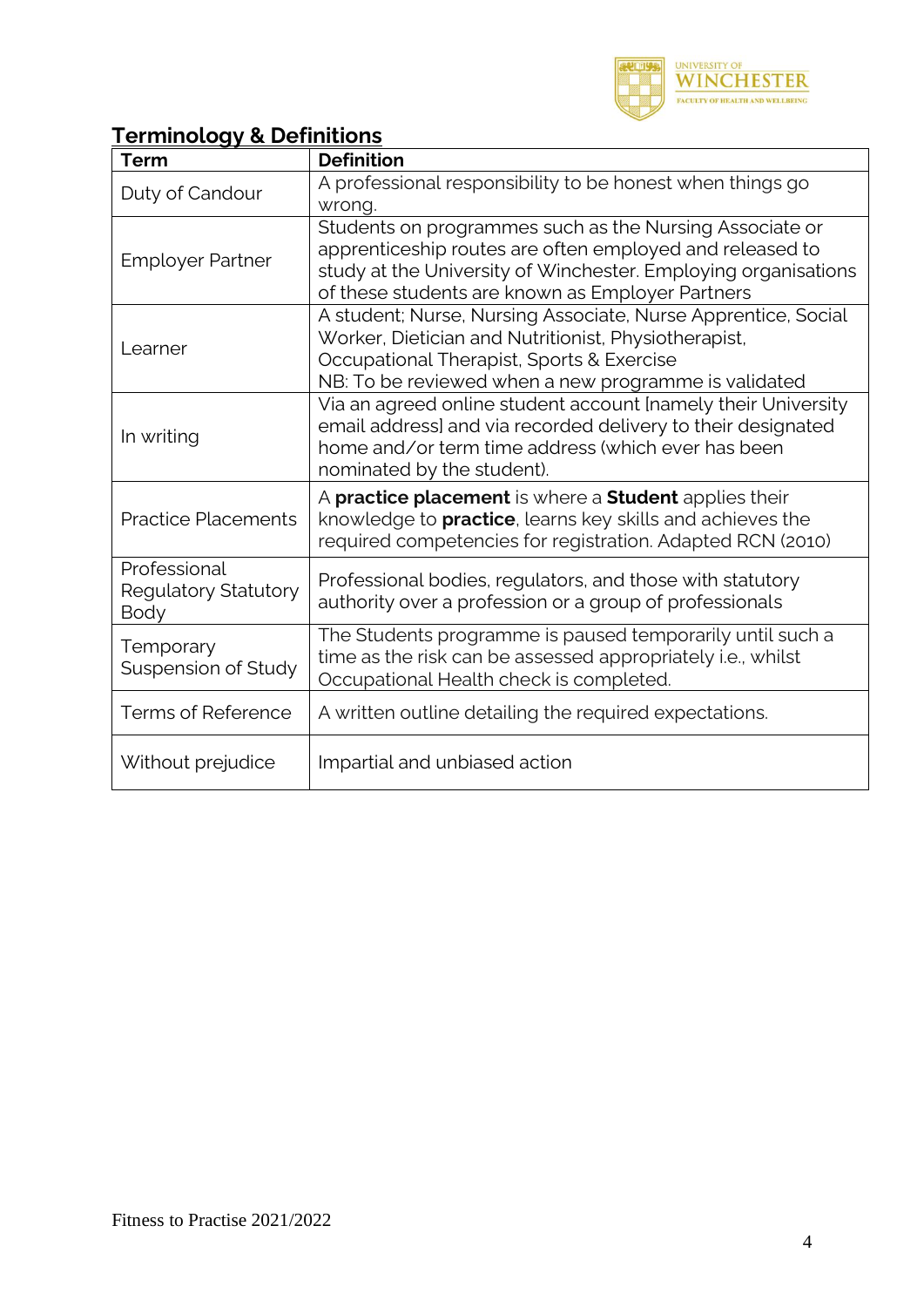

### **1. Introduction**

- **1.0** The definition of Fitness to Practise, is "the ability to meet professional standards; it's about character, professional competence and health", NMC (2021) & HCPC (2021).
- **1.1** This Fitness to Practise [FtP] Policy/Process has been written with our employer partners to ensure we work collaboratively in all health and social care programmes leading to professional registration and maintain involvement with our partners (employer and placement providers) to share information. To ensure robust, fair, impartial, and lawful fitness to practise procedures to address concerns about the conduct of students that might compromise public safety and protection. The University of Winchester and Faculty of Health and Wellbeing, prioritises the safety of people, including carers, students, and educators
- **1.2** This FtP Policy/Process is *not* a substitute for a criminal investigation and/or convictions. The Police must be notified if the learner has committed a possible criminal offence. Any Police investigation takes precedence, over any internal FtP investigation. Any internal FtP investigation will be suspended until the Police Investigation has been completed.
- **1.3** Behaviour, health and /or professional conduct that adversely impacts on a learner's fitness to practise, may result in their Professional Regulatory Statutory Body [PRSB] refusing to record the award and entitlement to practice. Standards of education and proficiency are published by PRSBs, who mandate that Approved Education Institutions [AEI] set out a robust process by which FtP is demonstrated and suspected lapses are investigated.
- **1.4** The following professional bodies and guidance have been consulted in producing this document.
	- **i.** The Nursing and Midwifery Council [NMC] (2018)
	- **ii.** Health & Care Professions Council [HCPC] (2016)
	- **iii.** Social Work England FTP Rules [SWE] (2020a)
	- **iv.** General Medical Council [GMC] (2015)
	- **v.** Medical Schools Council [MSC] (2018)
	- **vi.** Office of the Independent Adjudicator [OIA] (2021)
	- **vii.** Care Quality Commission [CQC] (2021)
	- **viii.** Council of Deans of Health: Student Fitness to Practise Principles (2021)
		- **ix.** Equality Act (2010)
		- **x.** Rehabilitation of Offenders Act (1974)
	- **xi.** Office of the Independent Adjudicator for Higher Education (2022)

See Reference List for full listings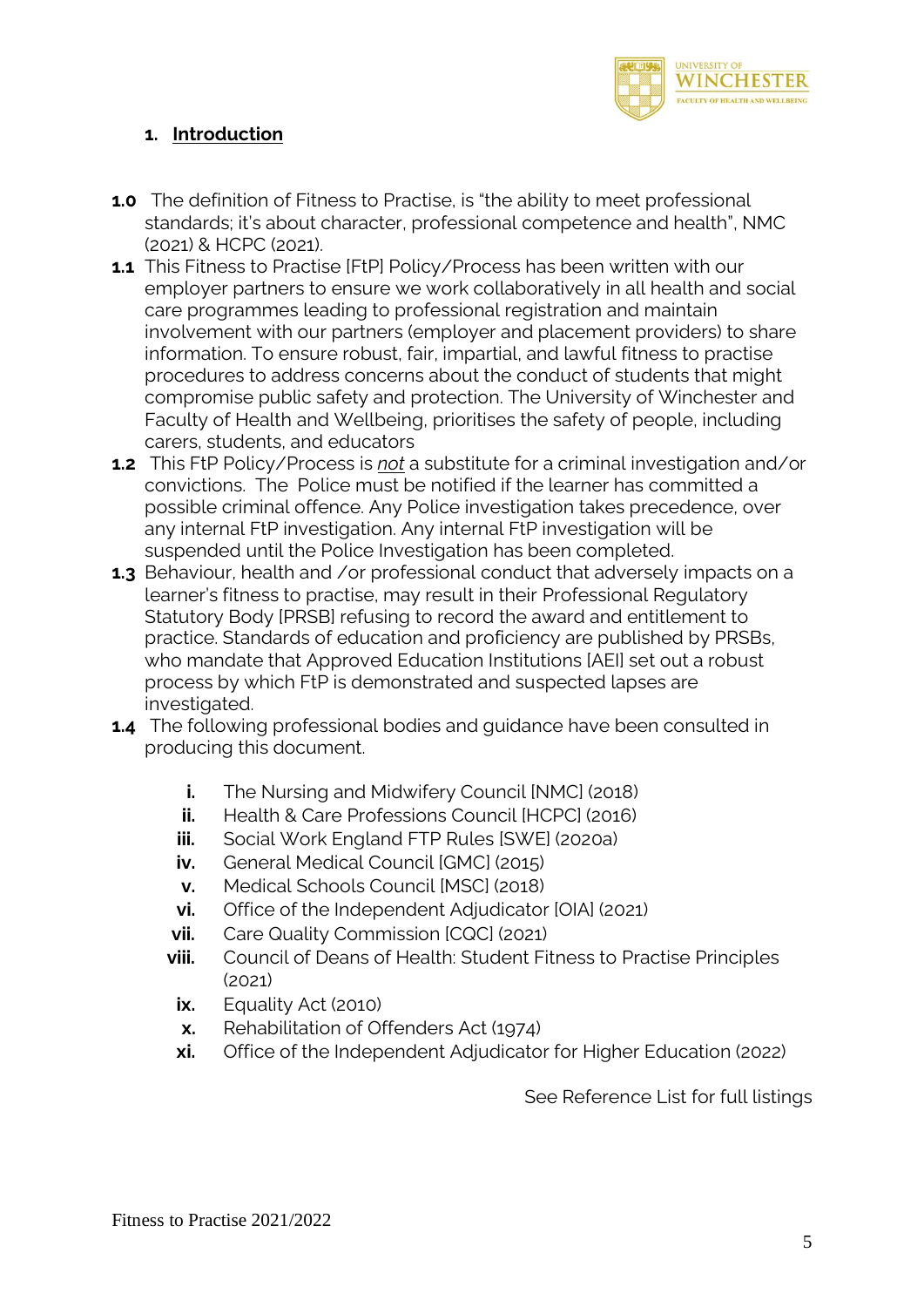

### **2. Background and Scope**

- **2.1** This policy sets out the Process the University may use to manage situations where a learner's Fitness to Practise is a concern. The policy considers equal opportunities legislation which ensures that the rights of learners are protected, and judgments are free from prejudice based on race, disability, gender, sexual orientation, religion and belief or age.
- **2.2** The purpose of this policy/procedure is to outline the standards that need to be met where there is cause for concern regarding 'Fitness to Practise', and the process to be taken in responding to and managing the situation
- **2.3** The objective of the FtP Policy/Procedure is not punitive; it has been designed to primarily support the student and allow them to reflect upon their 'duty of candour' (see Terminology and Definitions on Page 4), and the issue(s) that have been alleged.

### **3. Professional Behaviour**

- **3.1** The University of Winchester expects *all* learners, enrolled on programmes that lead to a professional registration, to demonstrate behaviour that reflects the values and high standards set by the University and relevant professional bodies as outlined in their respective codes of conduct.
- **3.2** This level of behaviour must be maintained within a learner's personal, professional, and University life. The policy be initiated at any point if the learner's behaviour falls below the expected standard.
- **3.3** Should a learner be unwilling or unable to co-operate with any part of the FtP process, or to attend a scheduled meeting, the University may nonetheless follow the process where it is reasonable to do so. However, a learner may permit the University to proceed in their absence by submitting a written report / statement and/ or by identifying a representative.

### **4. Health, Equality and Diversity**

- **4.1** To ensure that a learner's health and/or disability is considered systematically and fairly, the [Equality](https://www.legislation.gov.uk/ukpga/2010/15/contents) Act (2010) must be adhered to, thus ensuring reasonable adjustments have been made for learners with additional needs.
- **4.2** The University of Winchester's **Equality and [Diversity](https://www.winchester.ac.uk/about-us/leadership-and-governance/policies-and-procedures/?download=true&id=45) Policy (2019)** must always be referenced to ensure that the FtP process fosters an inclusive culture that promotes equality and diversity.
- **4.3** Learners should be aware of their health and safety, making every reasonable effort not to put themselves or others at risk.
- **4.4** Should a learner's physical or mental health give cause for concern such that their ability to practise is impaired, an Occupational Health assessment or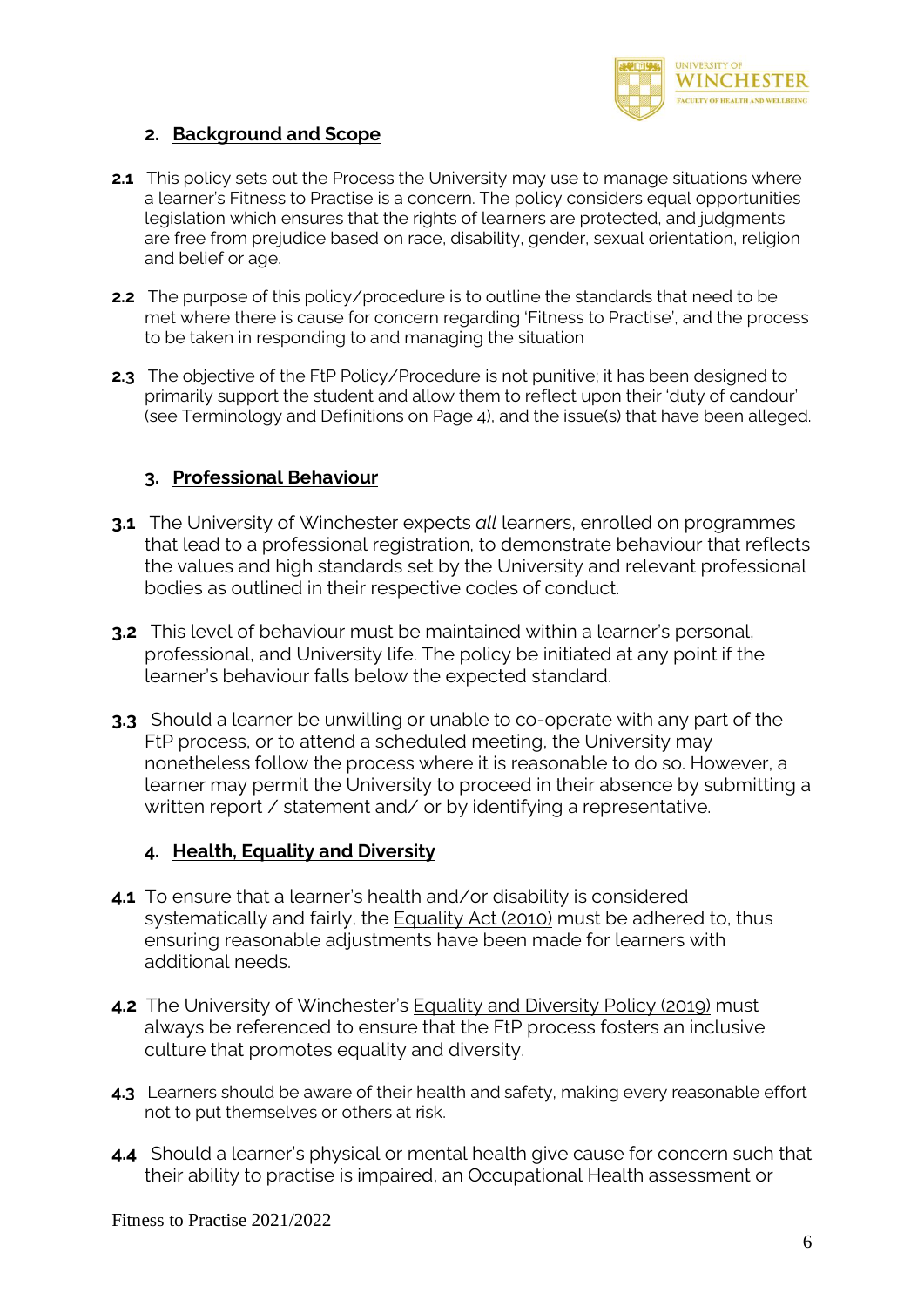

other medical opinion may be requested by the learner, their personal tutor/member of academic staff, or employer (if on an apprenticeship programme).

- **4.5** Where a health assessment has been sought, a temporary suspension of study may be required, without prejudice, to maintain personal safety and the safety of others.
- **4.6** The GMC and MSC (2016) state; "*Most cases related to health conditions and disabilities do not affect student's FtP, as long as the student*";
	- Demonstrates appropriate '*insight'*
	- Seeks appropriate medical *advice*; and
	- *Complies* with treatment

### **5. Professional Suitability and Fitness to Practise on Admission**

- **5.1** Professional suitability and FtP issues are tested by a variety of mechanisms as part of the initial recruitment and selection process, for example, scrutiny of qualifications, personal statements, and personal references. In addition, three specific areas are checked: history of criminal offences, evidence of achieving academic qualifications, and confirmation of health status from the Occupational Health Provider.
- **5.2** At the initial application stage, all applicants must submit a declaration form listing any current pending criminal cases or historical criminal offences (including those 'spent'). Those applicants accepting an offer of a place on a programme are subject to an enhanced check via the Disclosure Barring Service [DBS], with clearance required before they engage in practice-based learning. For employees on an apprenticeship programme, confirmatory evidence of satisfactory DBS clearance is a requirement for enrolment on the programme and is the responsibility of the employer and learner to provide.
- **5.3** All learners' educational qualifications are usually confirmed by the Admissions Team prior to enrolment (although in exceptional circumstances, partial enrolment can be permitted pending receipt of certificates during Semester 1 of the first year).
- **5.4** All learners accepted for admission to a programme are subject to an Occupational Health [OH] check, either through the University's contracted OH service provider, or employer OH provider (for apprenticeship programmes) to confirm level 2 clearance. Prospective learners must always provide honest answers regarding their current and historical health status when completing OH forms. Where a health condition is disclosed, OH, in consultation with the faculty, will decide whether the student is fit to practise, and whether '*reasonable adjustments*' could be made.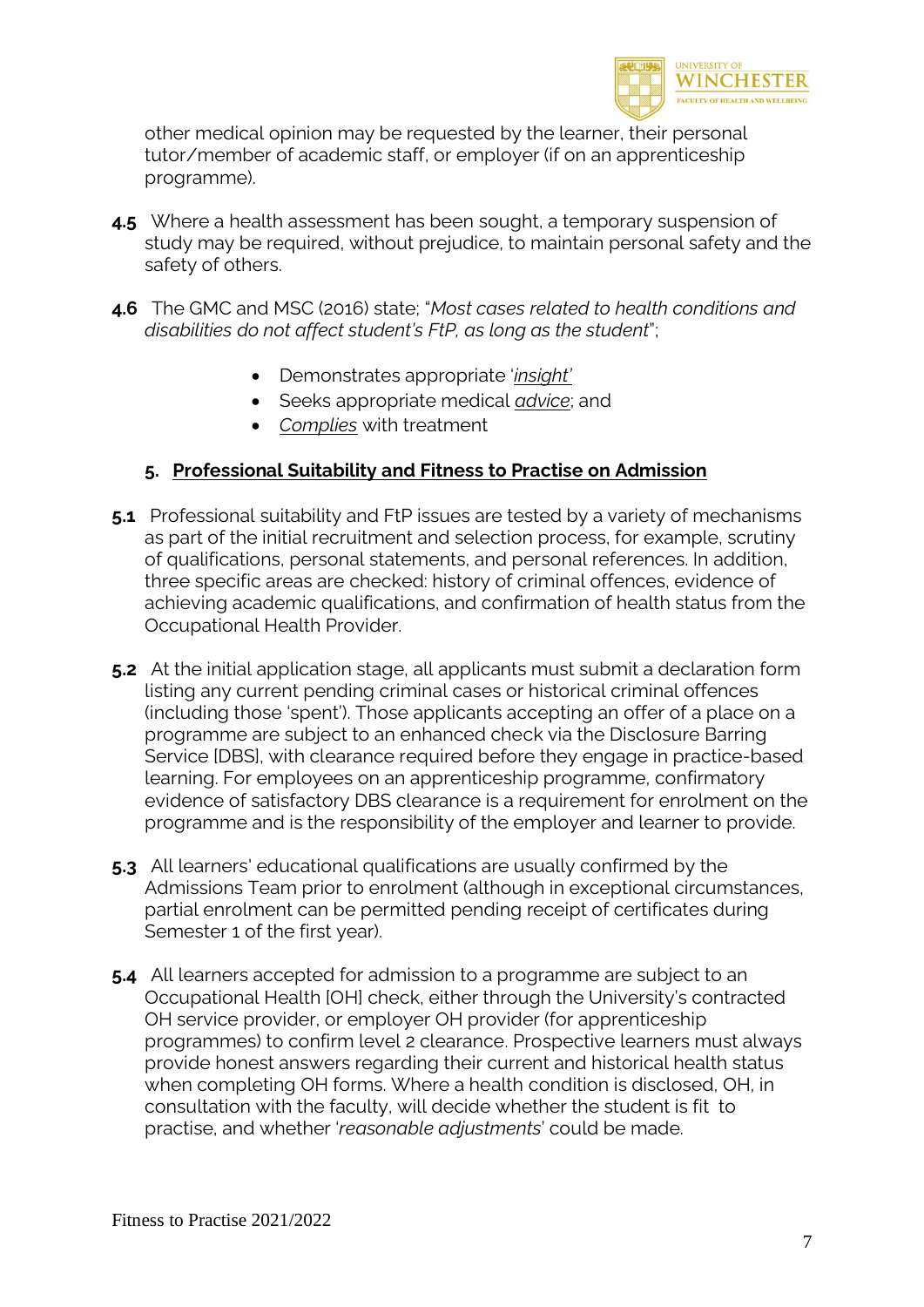

- **5.5** Students must meet the minimum immunisation requirements of the University, placement providers and/or employer partners, as legislated by the UK Government and within legislative timeframes. This includes legislation passed once the student's programme has commenced. It is the student's responsibility to engage with University processes to ensure they meet minimum immunisation requirements (for example, providing proof of vaccination when ask to do so). Those who fail to meet the minimum immunisation requirements will be prevented from attending practice placements and will therefore receive an automatic failure grade for that practice placement. Continued failure to meet immunisation requirements will lead to the student being withdrawn from the programme and/or instigation of professional suitability proceedings. The University will not be responsible for a student's failure to complete their registered programme because a student has;
	- a. Failed to comply with their legislative obligations in a timely manner so as to comply with the legislative obligation and requirements of their placement or
	- b. Failed to access communications and information from the University in respect of their legislative obligations
- **5.6**Students who fail to meet the minimum requirements for Cardiopulmonary Resuscitation [CPR] and Manual Handling will be prevented from attending practice placements and will therefore receive an automatic failure grade for that practice placement. Continued failure to meet the requirements cited within this Policy will lead to the student being withdrawn from the programme or instigation of professional suitability proceedings.
- **5.7** If the prospective learner cannot fulfil the entry requirements, illustrated above, or it transpires that the learner was dishonest, the offer of a place on the programme will be withdrawn, even if the prospective learner is fully or partially enrolled.
- **5.8** Where apprentice learners have undertaken DBS and OH checks and been cleared with an Employer Partner, confirmatory evidence must be provided to the University.
- **5.9** If DBS and OH checks have not been completed or the Employer Partner will not share this information, prior to commencement of the programme, this may result in the learner being withdrawn from the programme

### **6. Professional Suitability and Fitness to Practice Once Enrolled on Programme**

**6.1** Where it is considered that a learner is in breach of the FtP requirements, in line with sections 3, 4 and 5 then the FtP procedure may be initiated.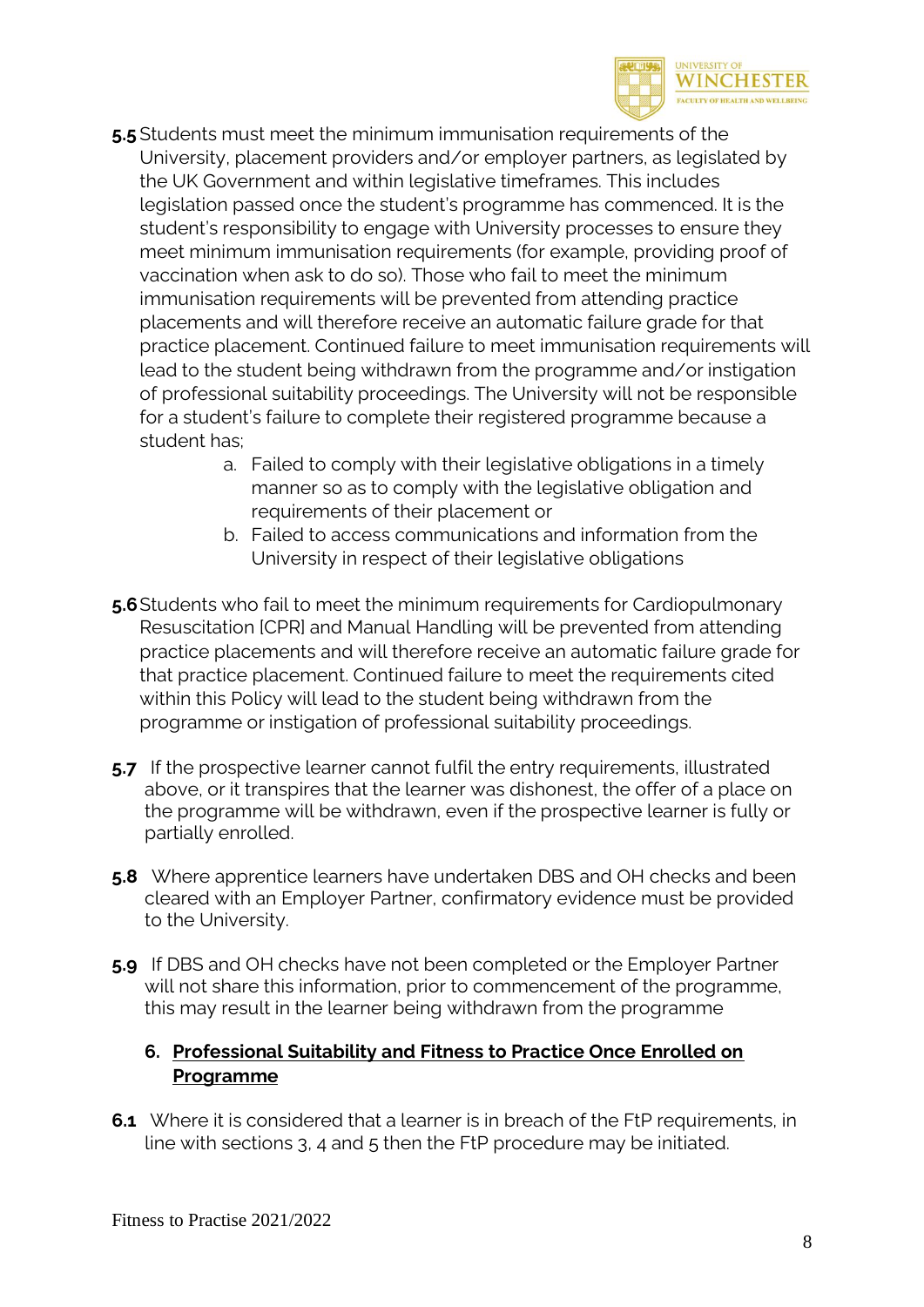

- **6.2** As discussed in **3.2** this policy and procedure is applicable to a learner's behaviour in the personal, professional and university spheres of life, and any behaviour that brings their profession, the University, placement provider or employer into disrepute, or presents a risk to themselves or other parties, is subject to FtP proceedings and concerns should be reported immediately.
- **6.3** This policy applies to learners throughout the period of their registration with the University irrespective of the mode or place of study.
- **6.4** Fitness to practice concerns that are raised about behaviours or issues alleged to have occurred while a student is registered as a student of the University will be investigated under this policy even if the student is not registered with the University when the allegations are made. The individual concerned will be invited to co-operate with the investigation, which will proceed with or without that co-operation.

### **7. Examples of FtP Concerns**

### **7.1 Minor Concerns**

 Minor concerns would not normally lead to the FtP procedure being initiated, unless a persistent disregard is shown despite discussions with the Practice/Academic Assessor and/or Personal Tutor. The following are nonexhaustive examples of minor concerns:

- Poor time keeping and attendance
- Minor breaches of local policy
- Professional appearance
- Minor lapses in attitude and behaviour (university, private life, practice placement areas)
- Lack of initiative and insight (relevant to the leaner's stage of education and training)
- Lack of engagement with their chosen professional programme
- Isolated or accidental incidents of academic misconduct

### **7.2 Major Concerns**

Major concerns may include, but are not limited to the following examples:

- Any behaviour that puts others at risk
- Undertaking practice tasks without appropriate supervision, training or insight.
- Serious academic misconduct; including and not limited to; plagiarism, cheating, forging practice assessment documents.
- Antisocial behaviour (violence, bullying & harassment), verbally or physically threatening behaviour (including online), physical/ /emotional/financial/sexual abuse or misconduct, neglect,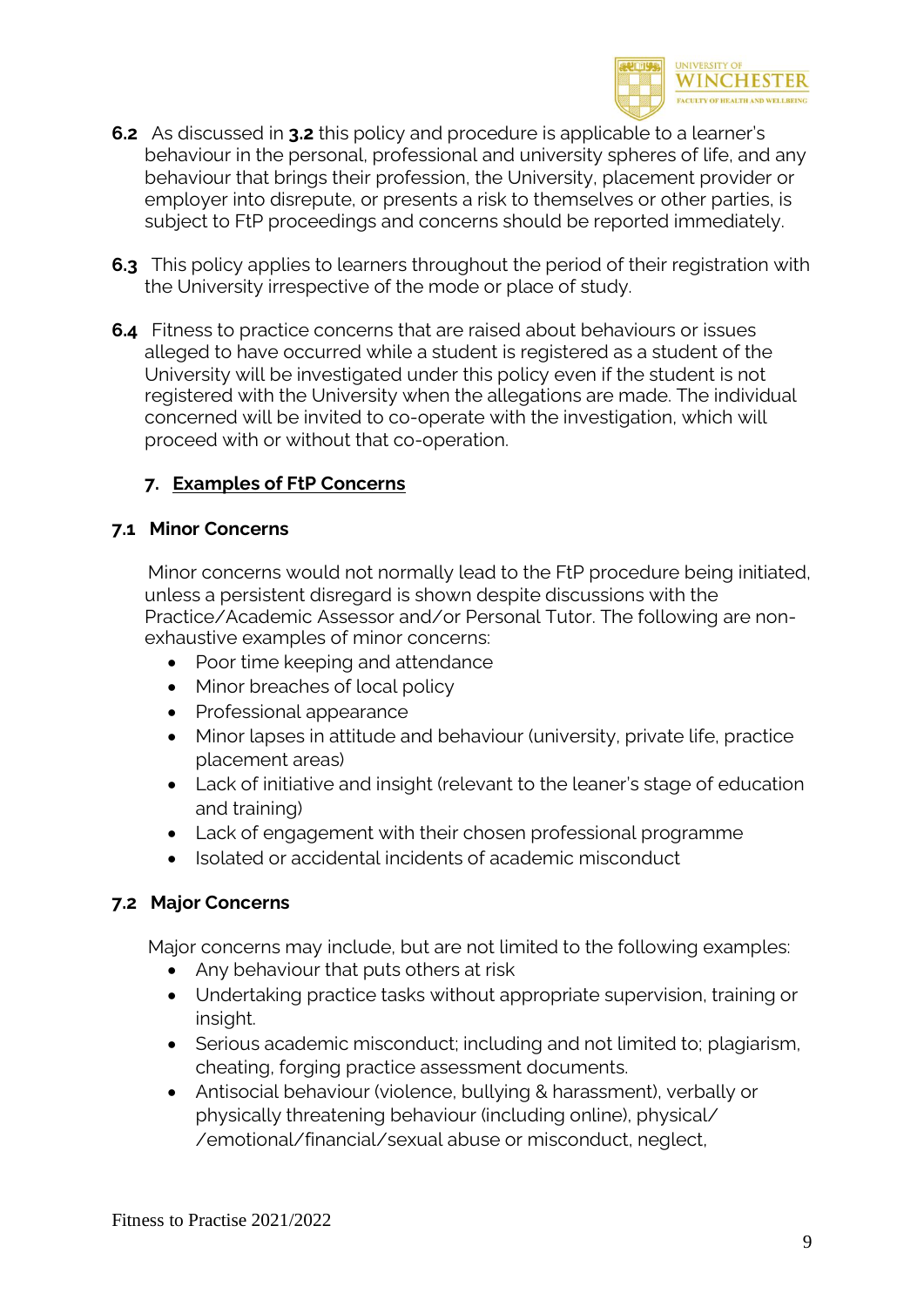

inappropriate and/or criminal use of the internet, and significant substance/alcohol misuse.

- Unsafe practise, incompetence or requiring extensive supervision beyond the expectation at that level in the programme.
- Failure to disclose in a timely way convictions, illnesses, disabilities, or other information that they are required to disclose.
- Failure to attend or respond to personal illness or disability which compromises ability to undertake professional practice. For example, continuing to practice when clearly unwell, failing to adhere to treatment regimes, disclosing health condition to patients / service users / clients.
- Persistent lower-level unprofessional behaviour such as rudeness to colleagues, failure to follow dress code, persistent lateness, use of mobile phones, poor attendance, showing a lack of insight and breaching confidentiality.

### **7.3 Criminal Behaviour and Convictions**

 All learners are expected to complete a statement of '*Good Character'* at the start of each academic year of the programme. Within this they are expected to disclose any criminal behaviour of convictions. Failure to disclose this information or any behaviours that cause concern will initiate the Fitness to Practise process.

**7.4** Criminal Behaviour that may initiate FtP processes include but are not limited to;

- Cyber/Online Crime
- Domestic abuse
- Driving offences that carry more than a 3-point penalty
- Fraud and economic crime
- Hate crime
- Sexual offences
- Verbal and harassment in Public
- Violent crime against person or persons

### **8. Key Roles**

### **8.1 Faculty;**

- Faculty Fitness to Practise Lead person with overall responsibility for the FtP process.
- Programme Fitness to Practise Link (one each for each programme/discipline) – persons with responsibility to provide programme support for wider process
- Investigating Officer member of staff who will undertake an impartial investigation regarding the complain/concern raised.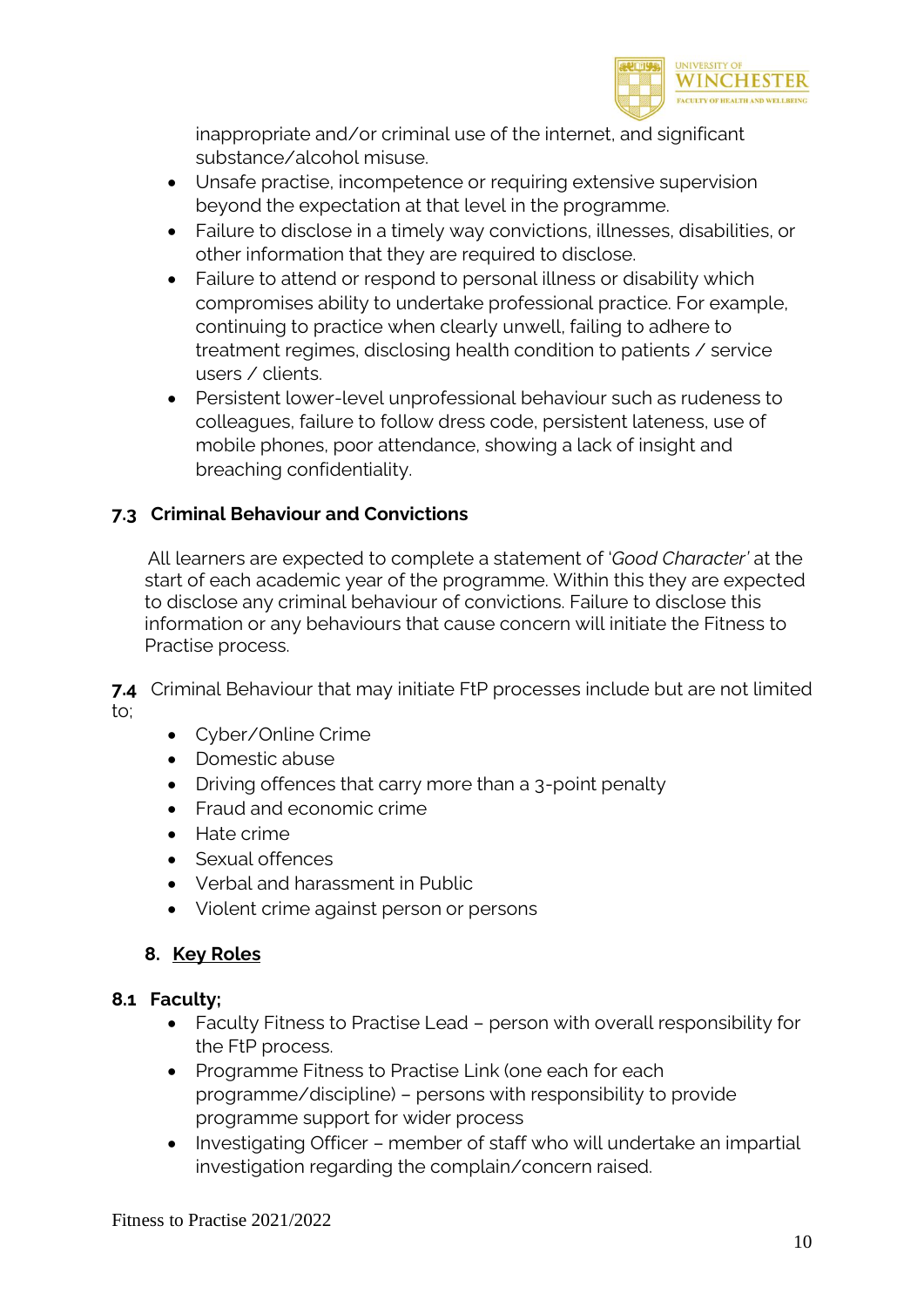

- Programme Leader person who has responsibility for the learner's programme.
- Personal Tutor or Student Support and Success Advisor (SSSA) person who supports the student's welfare and best interests

### **8.2 Employer Partners;**

- Learning Environment Team often led by a Learning Environment Lead [LEL] and based within a practice learning partner organisation. They work with the university to oversee the quality of the learner experience whilst on placement (some organisations, especially PVI providers may use a different title for this role).
- Employer Partner [EL] (Apprentices) person(s) within the employing organisation who have joint responsibility and oversight with the University for the learner through their programme experience. This may be a senior member of staff within the employing organisation and/or the learner's direct line manager.

### **9. Stage 1: Responding to a Concern and Convening the Primary Panel**

- **9.1** Initial concerns regarding FtP will normally be dealt with under Stage 1
- **9.2** Anyone who is concerned about the health and/or professional behaviour of a learner can raise a concern to a member of the Programme Team. This should ideally be in writing.
- **9.3** Initially concerns should be shared with the relevant Programme Lead who will then seek advice from the Programme FtP Link or the Faculty FtP Lead (depending on availability and perceived severity of concern). If the learner is an apprentice, the EPL would be contacted at the earliest possible opportunity. At this point an appointment would be made with the FtP Lead and/or FtP Link and the learner to discuss concerns. This may lead to support arrangements and/or reasonable adjustments being put in place.
- **9.4** If the concern is deemed to pose an immediate threat to the safety and welfare of the learner or others, a decision can be made by the Faculty FtP Lead/Link with the Programme Lead to withdraw the learner from study/practice setting without prejudice. This would be before the Primary Panel is convened (see Section 10)
- **9.5** With apprentice employees, an incident within their work base may trigger a decision by the employer to suspend them from duty. This would be reciprocated by the University without prejudice whilst enquiries are conducted, even if the learner is currently placed in a setting different from their usual work base.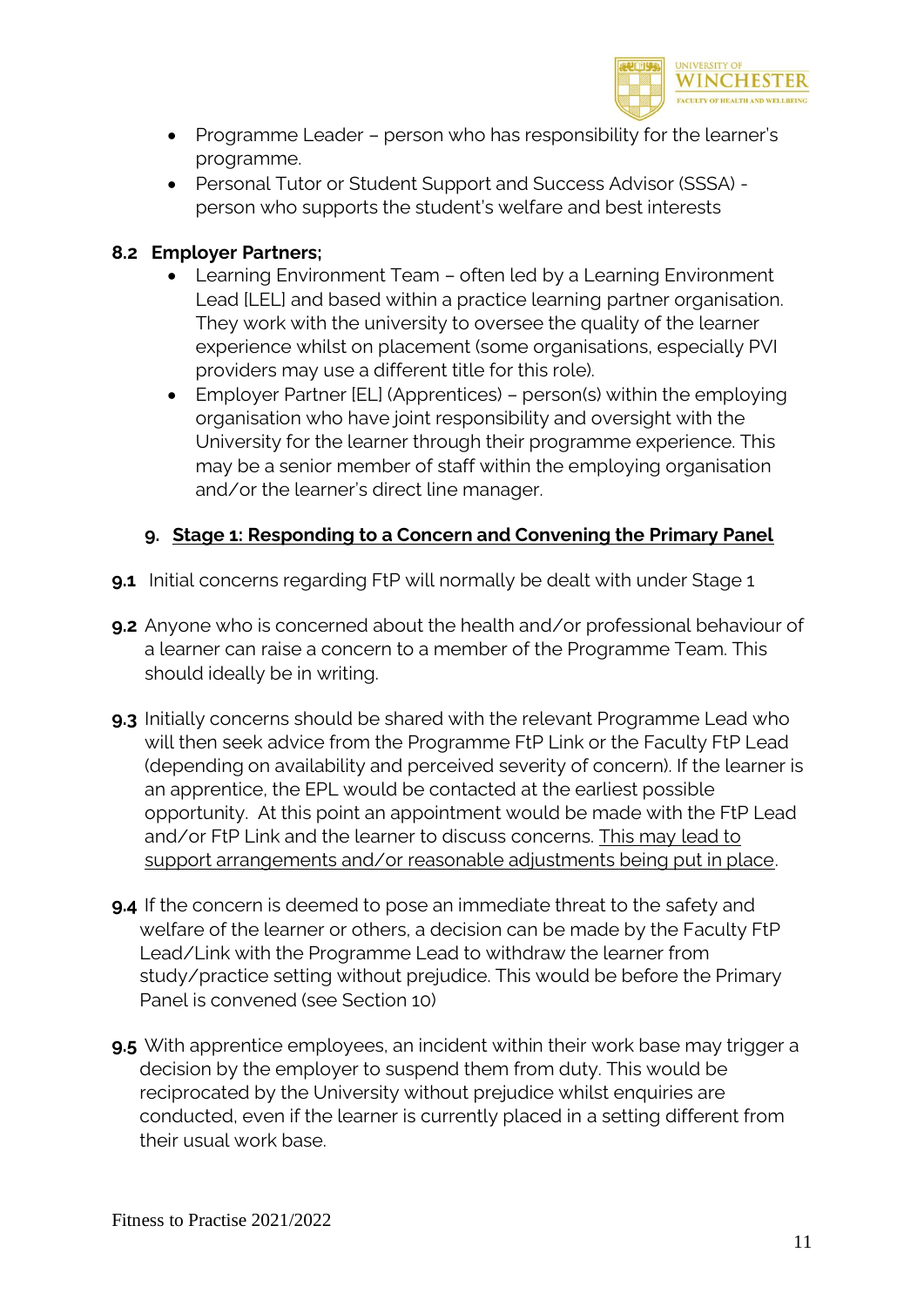

- **9.6** The Employer Partner Link or Learning Environment Lead (if appropriate) will be engaged at all stages of the University process, so that parallel processes may be instigated as required.
- **9.6** The Faculty FtP Lead and/or FtP Programme Link, Programme Leader, Personal Tutor and the EPL/LEL (if appropriate) will form a Primary Panel within 5 working days of the concern being raised to decide whether the concern falls into one of the following;
	- **9.6.1** There is no evidence of concern and no further action needs to be taken. No requirement to record on the learner's record.
	- **9.6.2** There is evidence that the concerning behaviour can be addressed via a formal action plan, devised, and monitored by either the Programme Leader or delegated other (such as Personal Tutor). The plan should contain SMART goals and be time limited. Failure to achieve the actions may prompt referral to a Stage 2 FtP investigation. A note will be made on the learner's record, but this does not have to be disclosed when completing future employment references.
	- **9.6.3** There is enough evidence of concern to warrant a full Fitness to Practise Investigation (Stage 2) and re-convening of the Primary Panel to discuss the report.
- **9.7** All severe concerns (please refer to the non-exhaustive list with sections 7.2, 7.3, & 7.4) will automatically proceed to a full FtP investigation (Stage 2). Until completed all actions above are taken with without prejudice, but in the best interests of the learner and the wider public.
- **9.8** If the concern is deemed severe, an interim decision may be made to withdraw/suspend a learner from practice or study, with the learner being informed within 1 working day. This should be a proportionate response to the level of risk posed by the learner's behaviour. The Primary Panel is responsible for communicating this to the learner and other relevant parties (including employer partners).
- **9.9** If the learner remains in placement or on programme pending an investigation, conditions may be placed upon them by the Primary Panel.
- **9.10** Employer partners have the right to undertake their own investigation / employment processes as they feel appropriate.
- **9.11** To progress to Stage 2, the Panel will appoint a lead investigator who can be the Faculty FtP Lead or Programme Fitness to Practise Link from outside the learner's programme. Any conflict of interests must be declared at this point.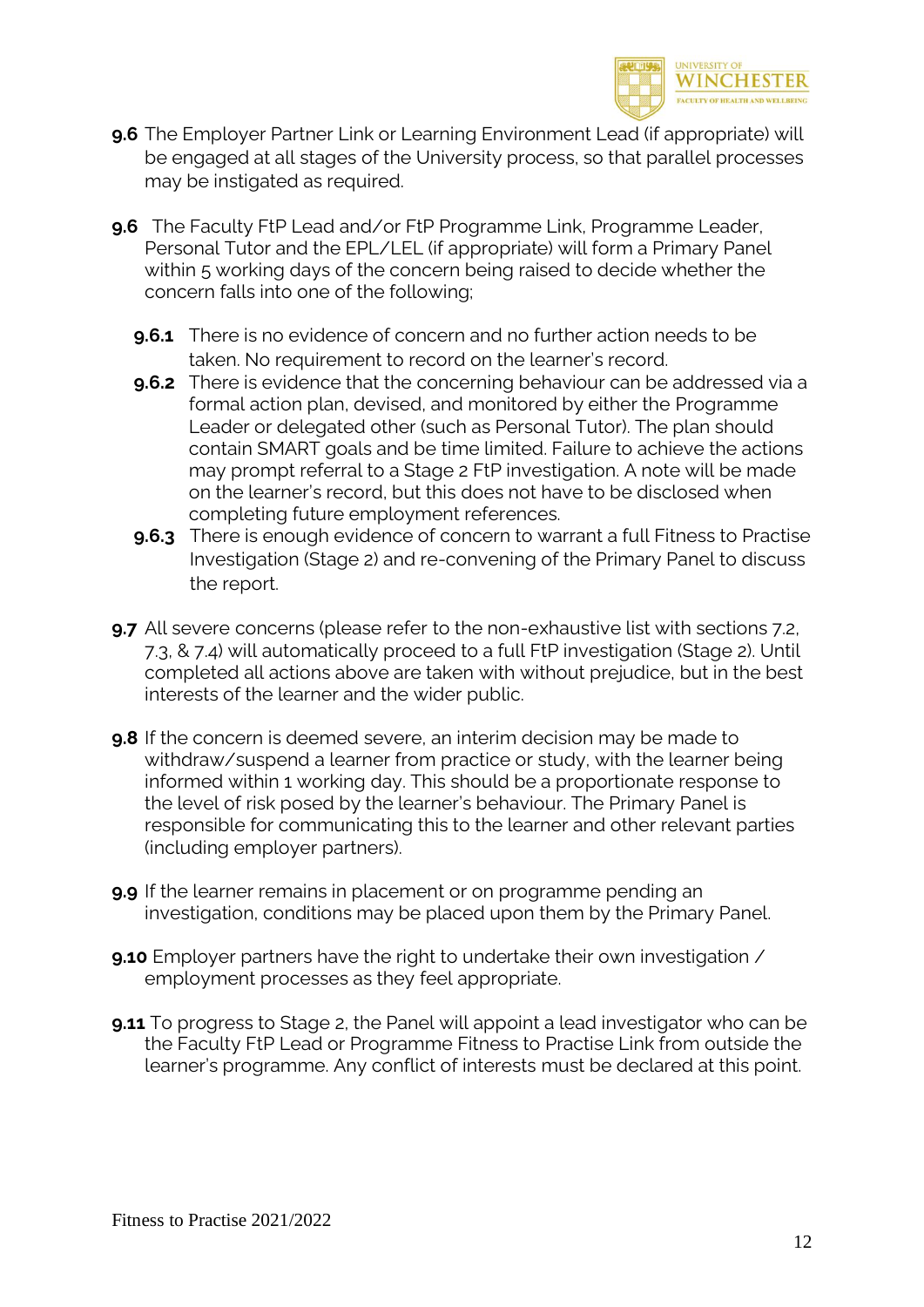

### **10.Stage 2 – Fitness to Practice Investigation**

- **10.1** The investigating officer must be aware of, understand and work within this policy and will be given Terms of Reference for the investigation by the Primary Panel.
- **10.2** The investigator will normally have up to 15 working days to complete enquiries with third party informants (if applicable), formally meet with the learner and produce a full report of their findings. If timescales exceed 15 working days (for example, if a key witness is on holiday) the Faculty FtP Lead should be informed.
- **10.3** The Faculty FtP lead is responsible for updating the learner and/or their representatives, of progression and or delays.
- **10.4** The Investigating Officer will observe requirements for confidentiality as set down within the relevant University of Winchester Policies. However, information will be shared where there is good reason and urgent cause to do so (i.e., with employer partners).
- **10.6** All persons approached for information by the investigator, has a right to refuse to be interviewed, or request a representative to support them.
- **10.7** All interviewees should be able to review their statement and sign that it is correct before it is included in the Investigating Officers report.
- **10.8** The investigating Officer will return their report to the Faculty FtP Lead or FtP Programme Link, who will convene the Primary Panel to discuss next steps. The Primary Panel has two choices once the evidence has been considered;
	- **1.** There is strong enough evidence to proceed to a full Fitness to Practise Panel hearing (Stage 3)
	- **2.** The evidence does not warrant proceeding to Stage 3 the concerning behaviour can be addressed via a formal action plan, devised, and monitored by either the Programme Leader or delegated other (such as Personal Tutor). The plan should contain SMART goals and be time limited. Failure to achieve the actions may prompt referral to a Stage 3 FtP hearing.

### **11. Stage 3 Fitness to Practice Panel Hearing**

**11.1** The Faculty Fitness to Practice Lead (or nominated deputy) will arrange a Stage 3 FtP Panel hearing within 15 working days of the decision to proceed to Stage 3. This includes convening the panel, managing the process, communicating with the learner and/or their representative and completing the final report.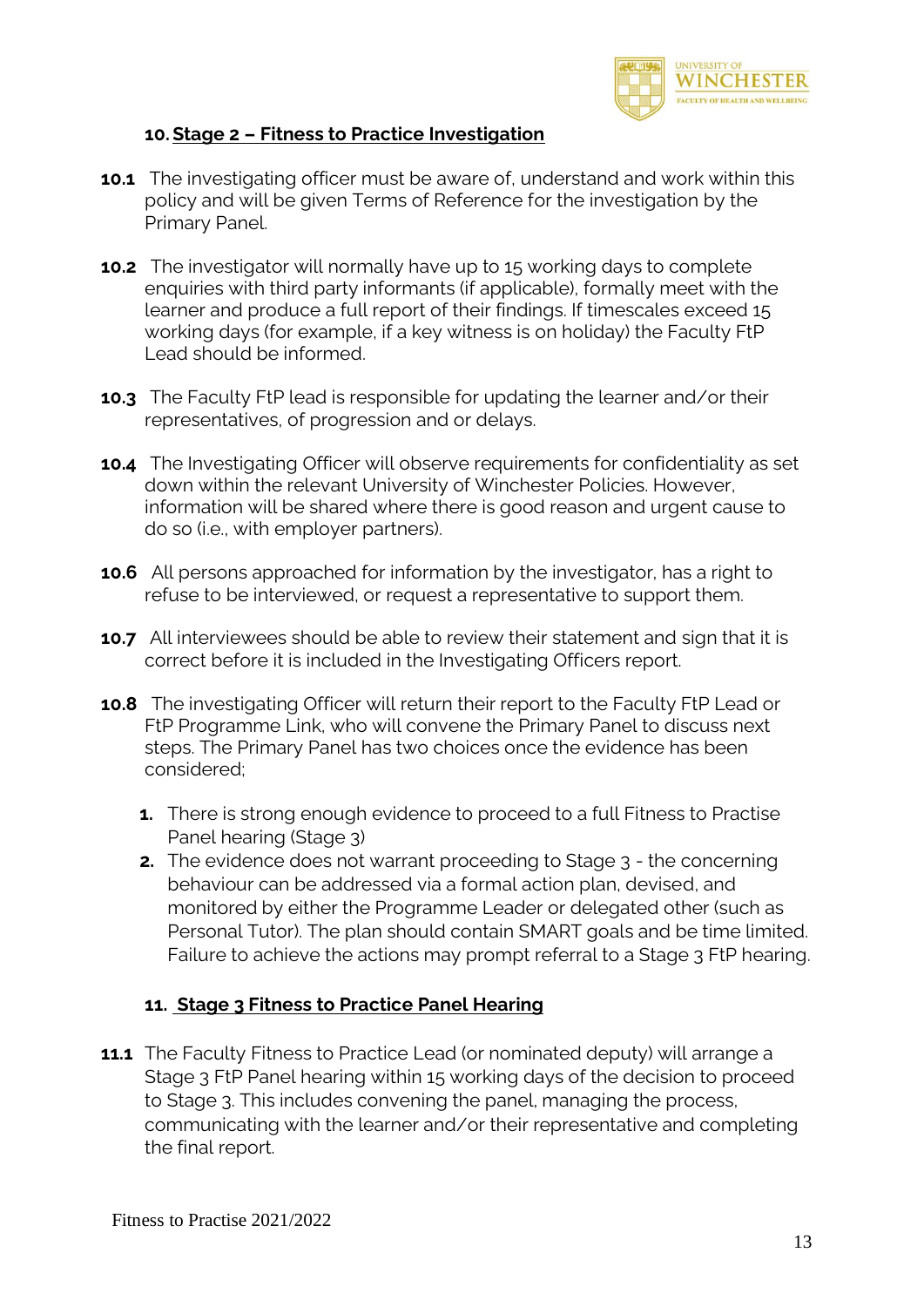

**11.2** The FtP Panel will consist of the following members;

- The Dean of the Faculty (Chair) or designated nominee (e.g., a Head of Department)
- Senior professional from a relevant practice partner organisation (not from the area that has hosted the incident)
- A representative of the employer partner (if appropriate).
- An academic member of staff from the student's programme or a designated professional representative from the Faculty of Health & **Wellbeing**
- An independent academic member of staff
- A member from Student Support Services
- An allocated administrator to record minutes of the hearing
- **11.3** The panel will follow a fixed agenda which will include an introduction by the chair, a review of the investigation with the opportunity to seek clarification from the investigating officer, witnesses as required (arranged before the meeting) and a chance to discuss allegations with the learner.
- **11.4** The learner will have the opportunity to respond to the concern with the support of their representative. They may present evidence to support their claim.
- **11.5** The panel may make one of the following decisions.
	- **11.5.1** There is insufficient indication of behaviour compromising the integrity of the healthcare profession. No further action will be taken
	- **11.5.2** There is some indication of behaviour compromising the integrity of the healthcare profession, but it is not enough to recommend the termination of programme. The matter is of concern but is deemed to be reversible with additional training (e.g., communication skills or Diversity awareness) under the supervision of the Programme Leader or designate and the date by which it is to be achieved. Recommended outcomes recorded in the learner's file with note confirming that this must be shared with the invested parties (e.g., regulatory bodies, future employers, or employer partners) as required.
	- **11.5.3** Recommendation to the Deputy Vice-Chancellor that this learner's programme is terminated. Outcome recorded in the learner's file with note confirming that this must be shared with the invested parties (e.g., regulatory bodies, future employers, or employer partners).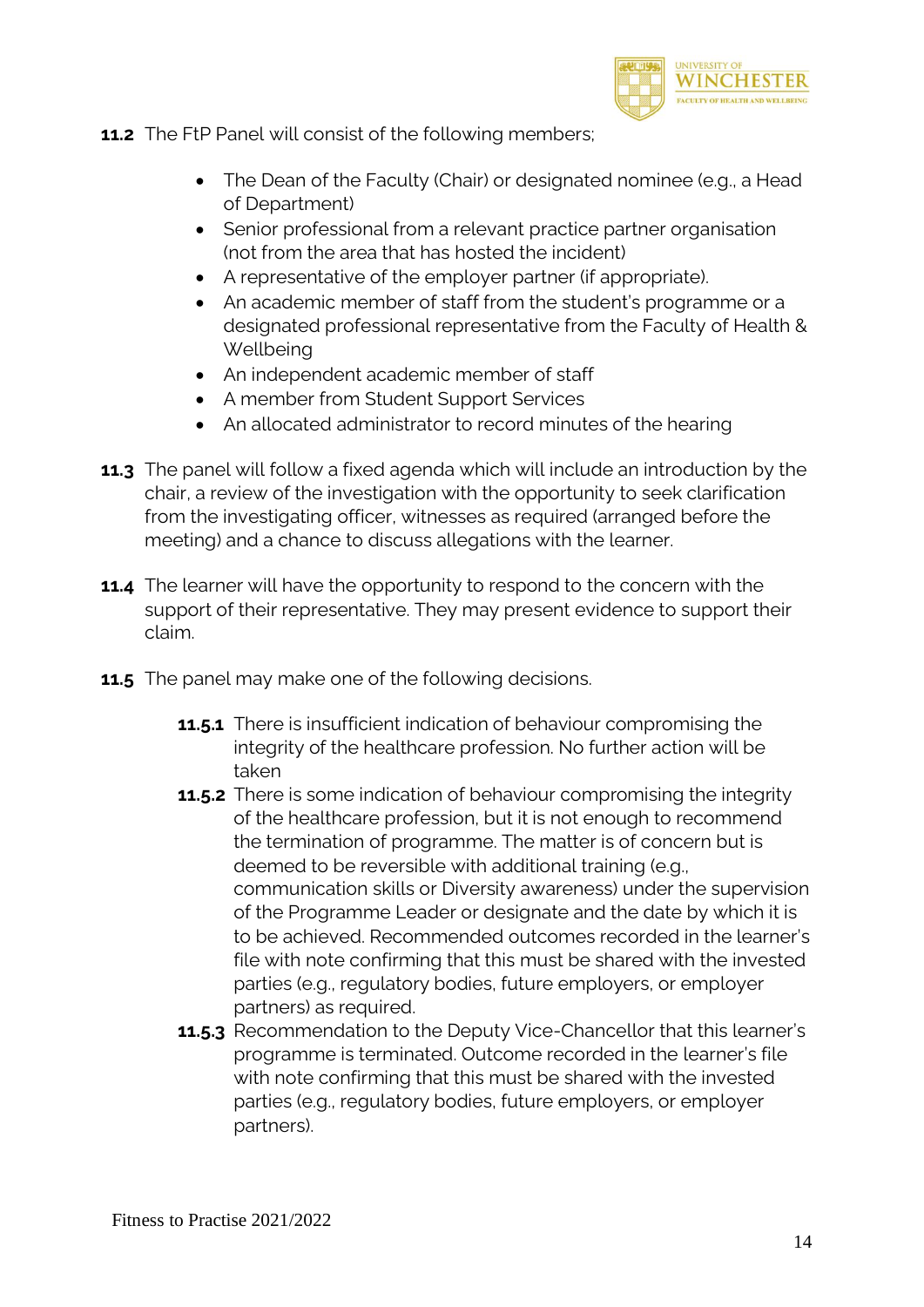

- **11.6** Following the Panel, notes of the meeting and the hearing outcome must be sent to the student, within 5 working days.
- **11.7** Copies of the Panel notes and outcome(s) should also be sent to the Programme Leader, Faculty FtP Lead and Personal Tutor.
- **11.9** The entire FtP Process, from the initial convening of the Primary Panel to the learner receiving their written outcome, should take not exceed more than 35 working days. Dispensation may be granted by the designated FtP Panel Chair, if the gathering of evidence or convening the appropriate panel members dictates additional time.

### **12. Appeal**

- **12.1** Students have a right to appeal against the decision only if they believe that the University has failed to follow its own procedures as set out in this document, or cited documents, or that the decision was unreasonable and/or a disproportionate sanction was imposed. To appeal, the student must put their case in writing to the Dean of Faculty. The Dean will conduct or assign the appeal investigation to a neutral party as appropriate. If the Dean has been involved in the FtP process the appeal will be heard by the Deputy Vice Chancellor.
- **12.2** A student who is dissatisfied with the University's internal processes or its conduct has the right to apply to the Office of the Independent Adjudicator [OIA], an independent review body. Please see Appendix IV for guidance regarding this.

### **13. Confidentiality**

**13.1** Confidentiality will always be maintained. However, information will be shared where there is a risk to the individual student, patients and colleagues, or the general public (e.g. with employer partners).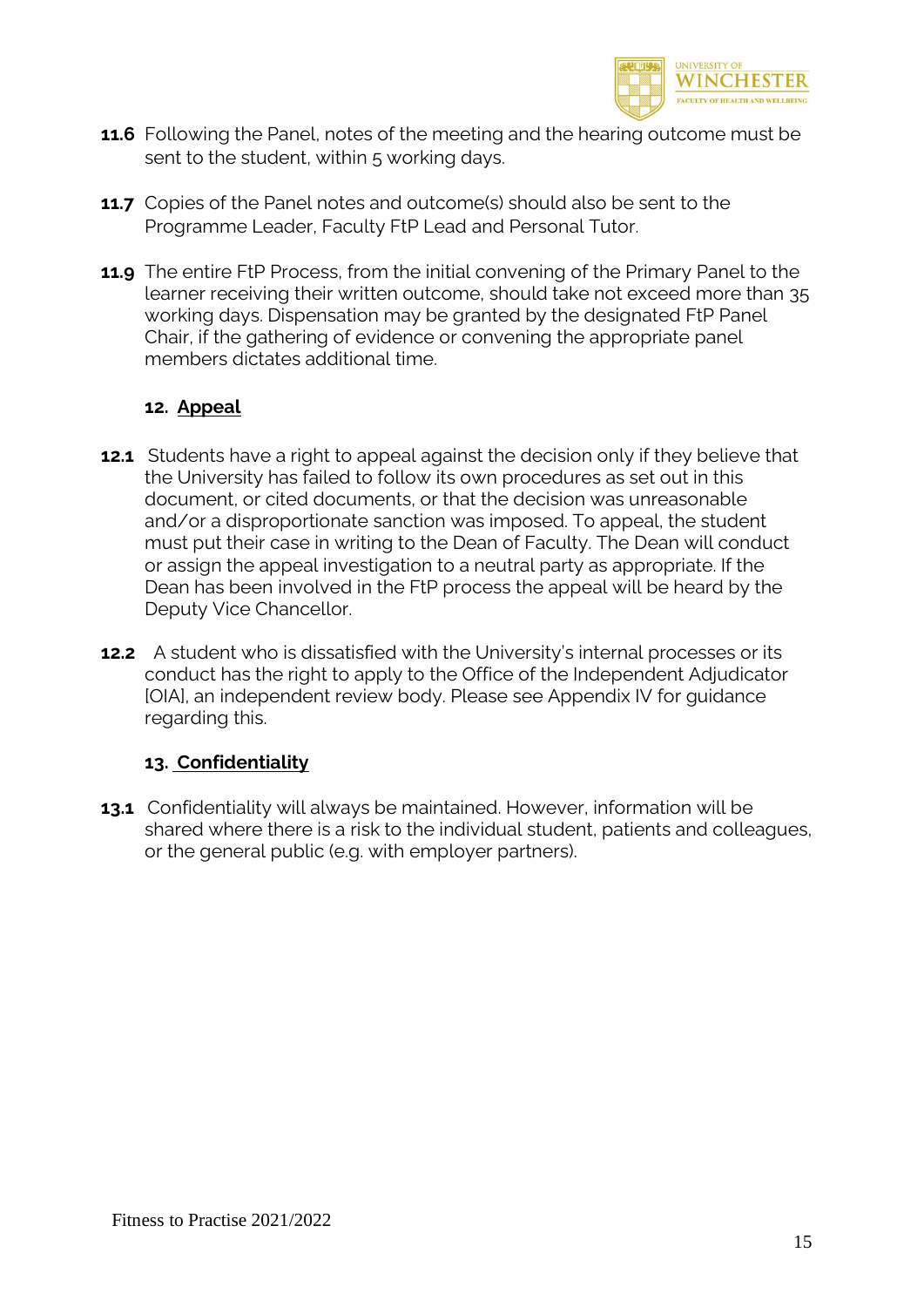

### **Fitness to Practise Flowchart: Stage 1**

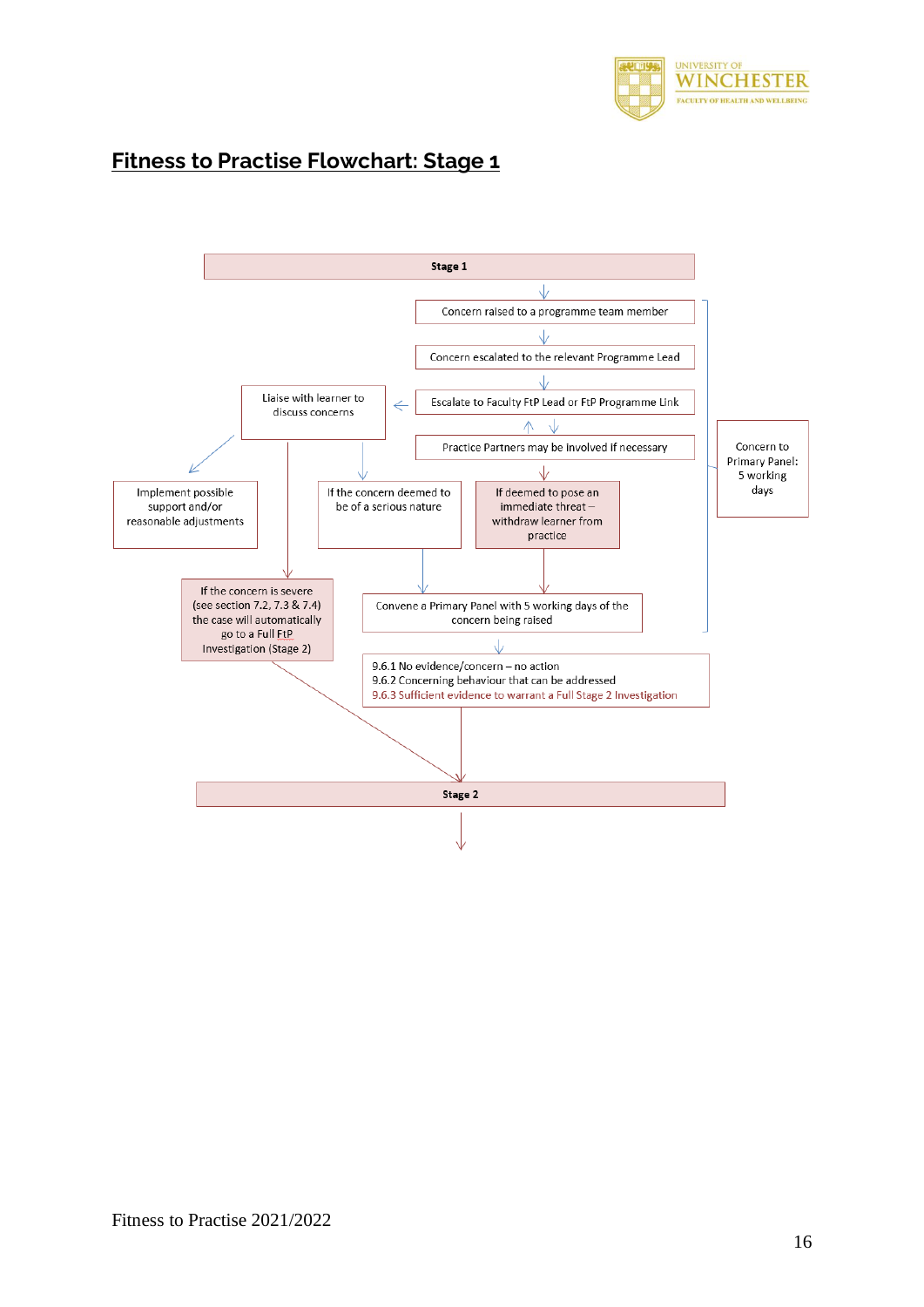

## **Fitness to Practise Flowchart: Stage 2**

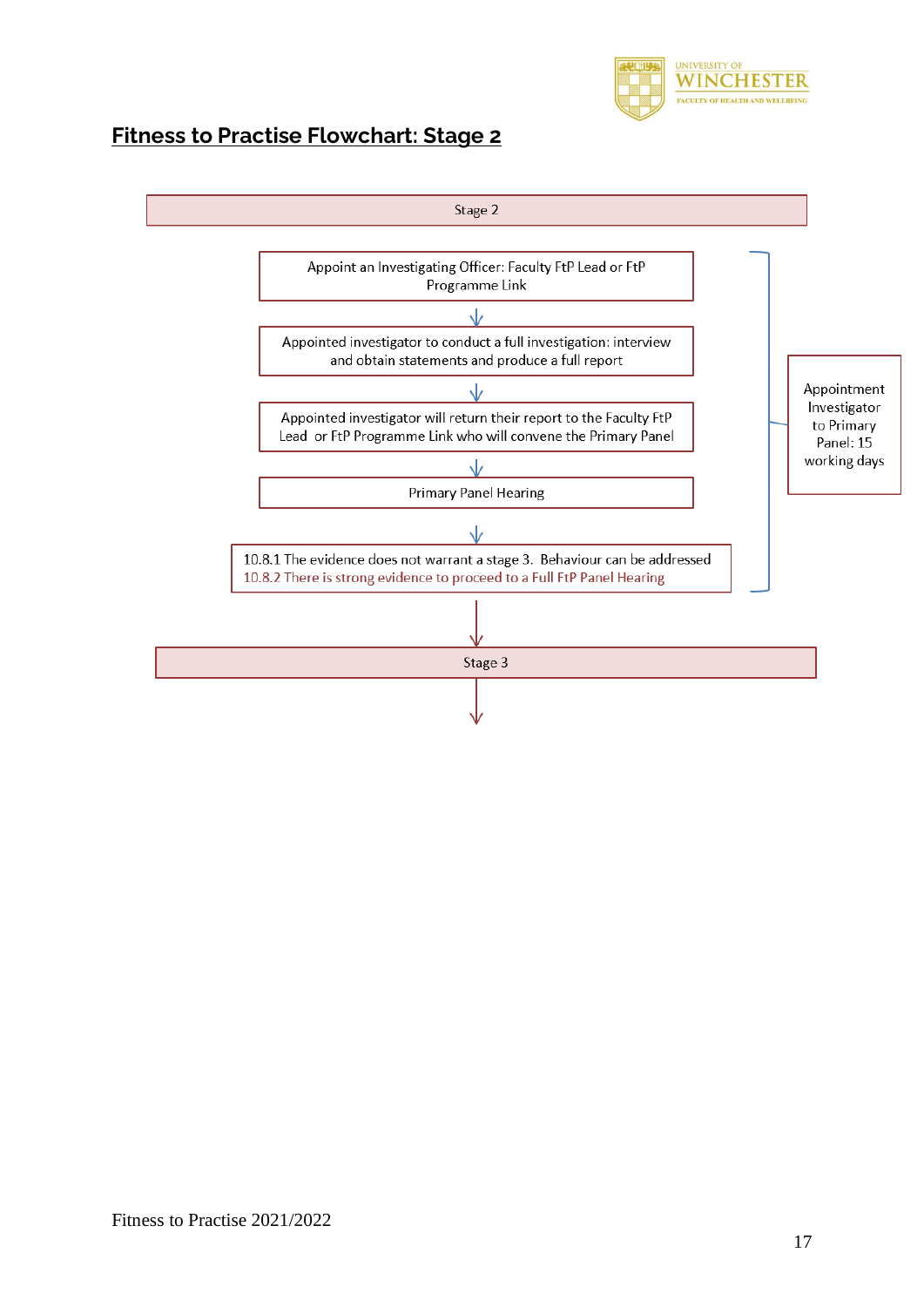

### **Fitness to Practise Flowchart: Stage 3**





11.6.1 There is insufficient indication of behaviour compromising the integrity of the healthcare Profession. No further action will be taken

11.6.2 There is some indication of behaviour compromising the integrity of the healthcare profession, but it is not enough to recommend the termination of programme. The matter is of concern but is deemed to be reversible with additional training (e.g., communication skills or Diversity awareness) under the supervision of the Programme Leader or designate and the date by which it is to be achieved. Recommended outcomes recorded in the learner's file with note confirming that this must be shared with the invested parties (e.g., regulatory bodies, future employers, or employer partners) as required.

11.6.3 Recommendation to the Deputy Vice-Chancellor that this learner's programme is terminated. Outcome recorded in the learner's file with note confirming that this must be shared with the invested parties (e.g., regulatory bodies, future employers, or employer partners).

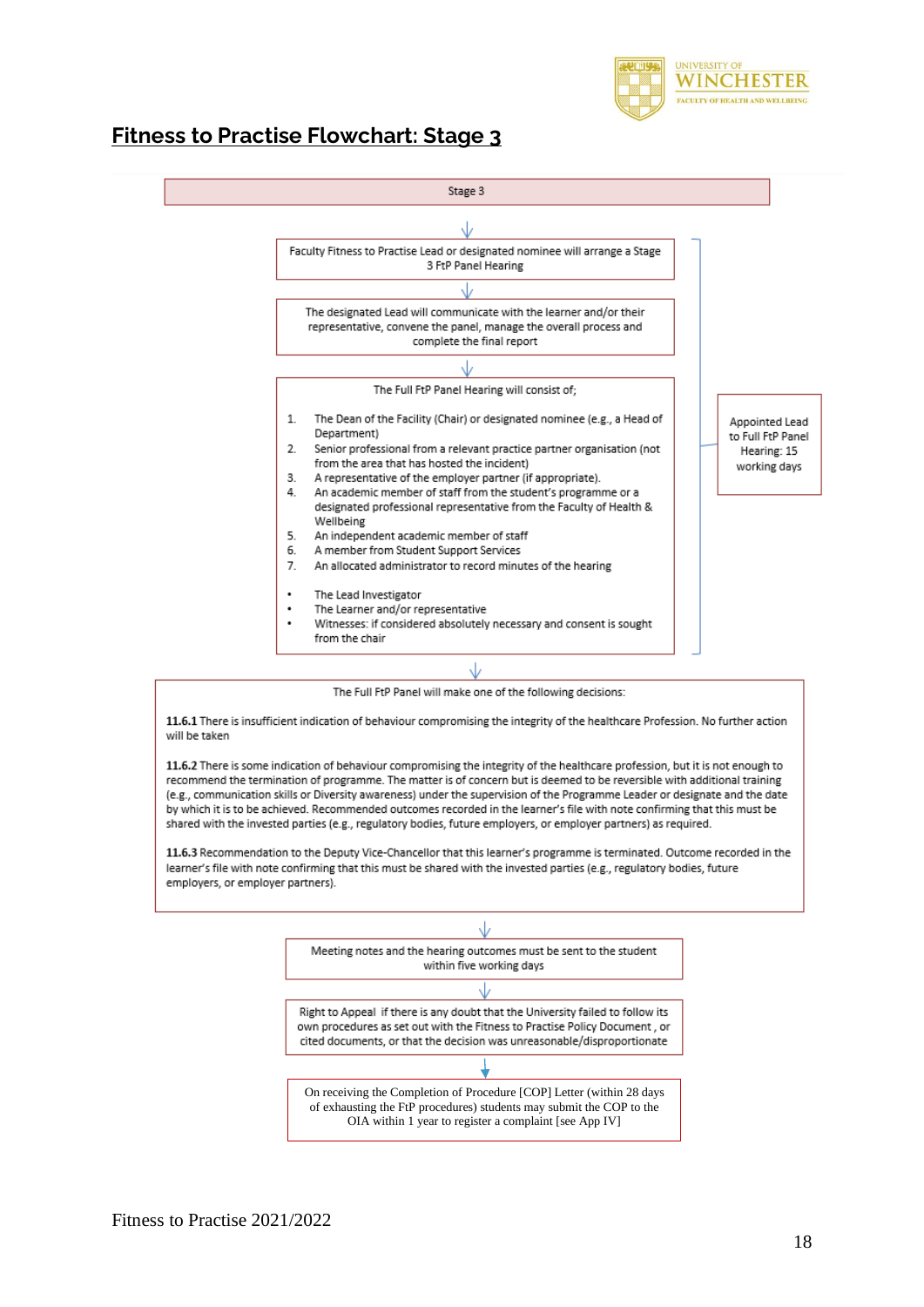### **APPENDICES**

### **Appendix l**

# Terms of Reference for Investigating Officer

The report will be submitted to the Faculty Fitness to Practise Lead who will then consult with the Primary Panel to decide if further action is required.

#### **PRIVATE & CONFIDENTIAL**

\***PLEASE NOTE** - all sections highlighted in Red must be completed and the Italics removed prior to finalising

#### **TERMS OF REFERENCE**

**Name of Learner:** *(insert name of learner under investigation)*

**Date:** *(insert date TOR passed to Investigating Officer)*

| <b>Faculty Fitness</b><br>to Practise<br>Lead/Link              | <b>Name</b> | <b>Title</b> |
|-----------------------------------------------------------------|-------------|--------------|
| Programme<br>Leader                                             | <b>Name</b> | <b>Title</b> |
| Employer<br>Partner /<br>Learning<br><b>Environment</b><br>Lead | <b>Name</b> | <b>Title</b> |
| Investigating<br>Officer:                                       | <b>Name</b> | <b>Title</b> |
| <b>Other</b><br><b>Colleague:</b>                               | <b>Name</b> | <b>Title</b> |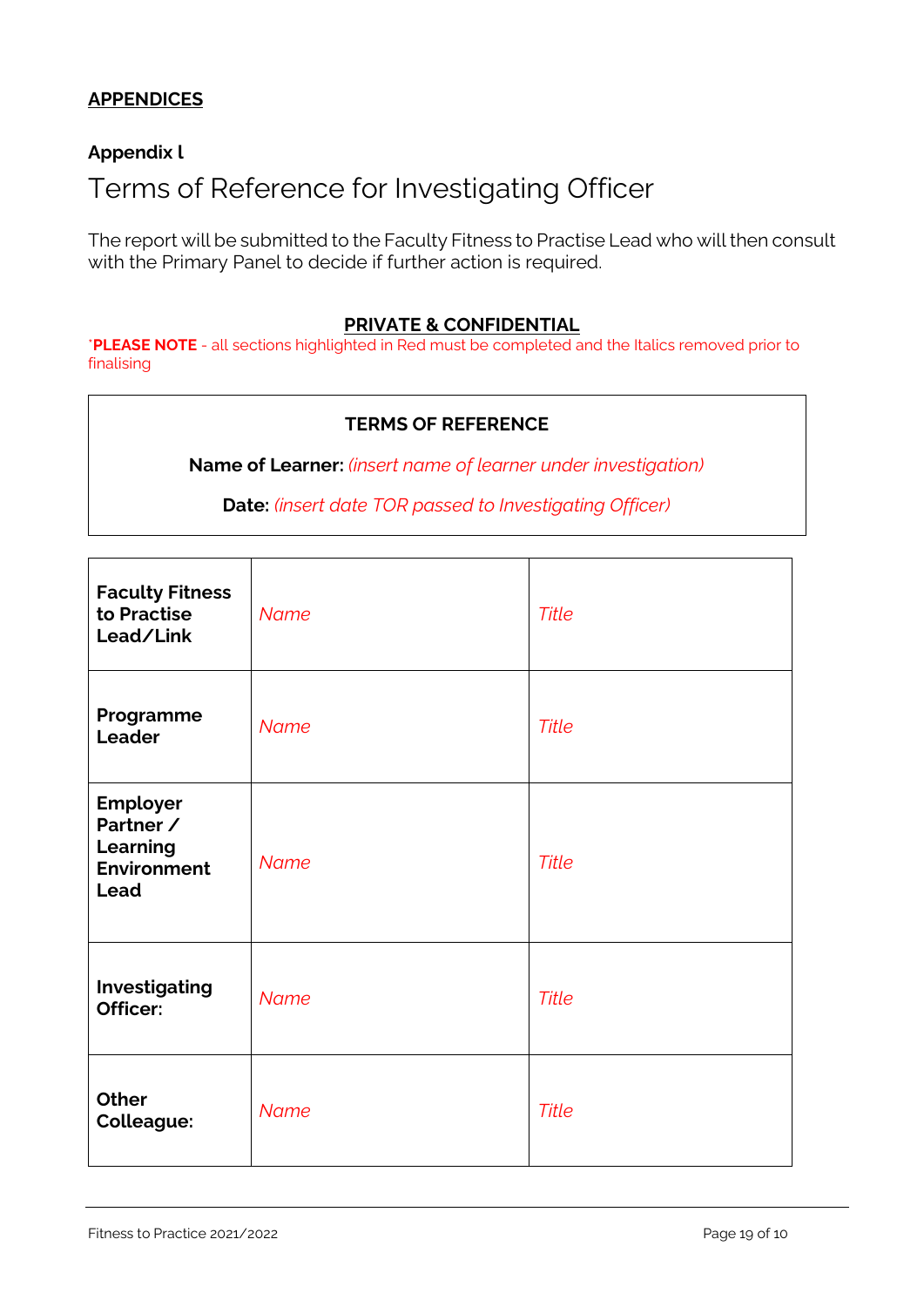### **TERMS OF REFERENCE**

### **PURPOSE OF INVESTIGATION**

This investigation is being requested to investigate the *concern* raised by *[name, title]*, under the University of Winchester's Fitness to Practise Policy

The investigation will be conducted by name of Investigating Officer, and job title

On completion of the investigation, a report will be compiled documenting the findings and conclusions.

### **ALLEGED ISSUE OF CONCERN /COMPLAINT**

The *concern* to be investigated *is/are* as follows: -

*List the specific concern(s) including dates, times and locations being made against the individual and ensure this is then mirrored on all further documents sent in relation to this case.*

*For example:*

*1. On the [insert date] [student name] failed to respond to….*

### SCOPE OF INVESTIGATION

The Investigation will seek to establish facts related to the raised concern by investigation and establishing the following:

*List all elements you are asking the investigating officer to explore as part of their investigation and detail within their report.*

*For example:*

- *1. To ascertain whether [student name] was in date with all statutory and mandatory training requirements.*
- *2. To establish whether there were any witnesses to the incident reported to have taken place on [x date].*
- *3. To establish the sequence of events that took place on [x date] and the patient care delivered by [student name].*

The Investigating Officer will consider any relevant issues that emerge as part of the investigation process.

The Investigating Officer must ensure regular communication and updates are provided to the Faculty Fitness to Practise Lead.

Interviews will be held with individuals considered to have information relevant to the investigation.

All parties will be advised of their right to be accompanied by a Representative or workplace colleague unconnected with the complaint/allegation.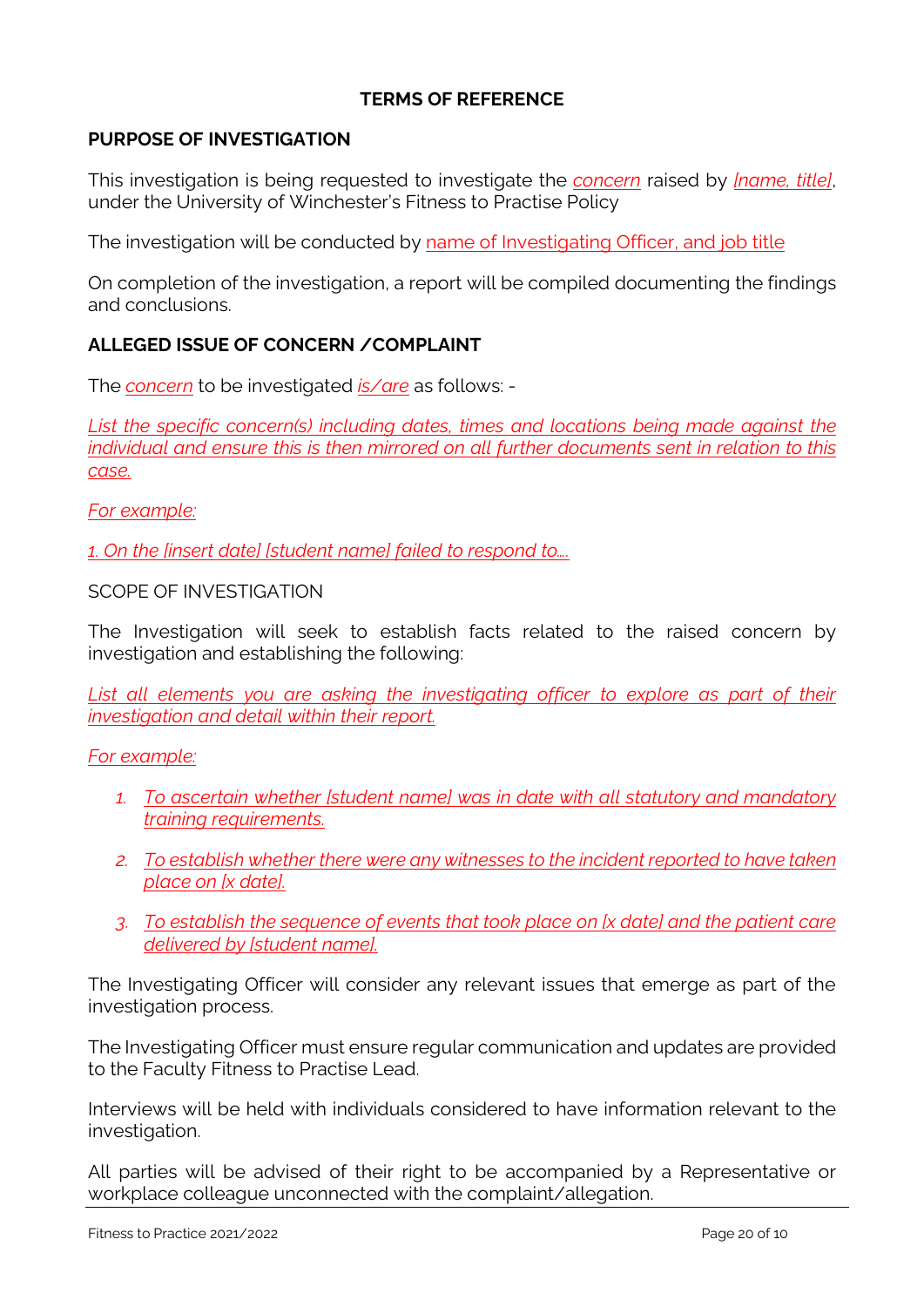All parties will be reminded of the strict requirement for confidentiality regarding the investigation.

### **PROPOSED TIMETABLE FOR COMPLETION OF INVESTIGATION**

It Investigations should aim to be completed within 15 working days of the Terms of Reference being agreed. Any extension to this should be discussed and agreed with the Faculty Fitness to Practice Lead.

In agreement with the Faculty Fitness to Practice Lead and Investigating Officer, the proposed target date for completion is *[enter date – please take into consideration any known periods of unavailability]*

### **POTENTIAL WITNESSES**

The names of all potential witnesses are listed below; however please note that others may be identified throughout the course of the investigation:

• *Insert witness names – including job title and contact details*

### **DELIVERABLE**

A report, supplemented by evidence, will need to be drafted and presented to the Faculty Fitness to Practise Lead who has authorised the investigation.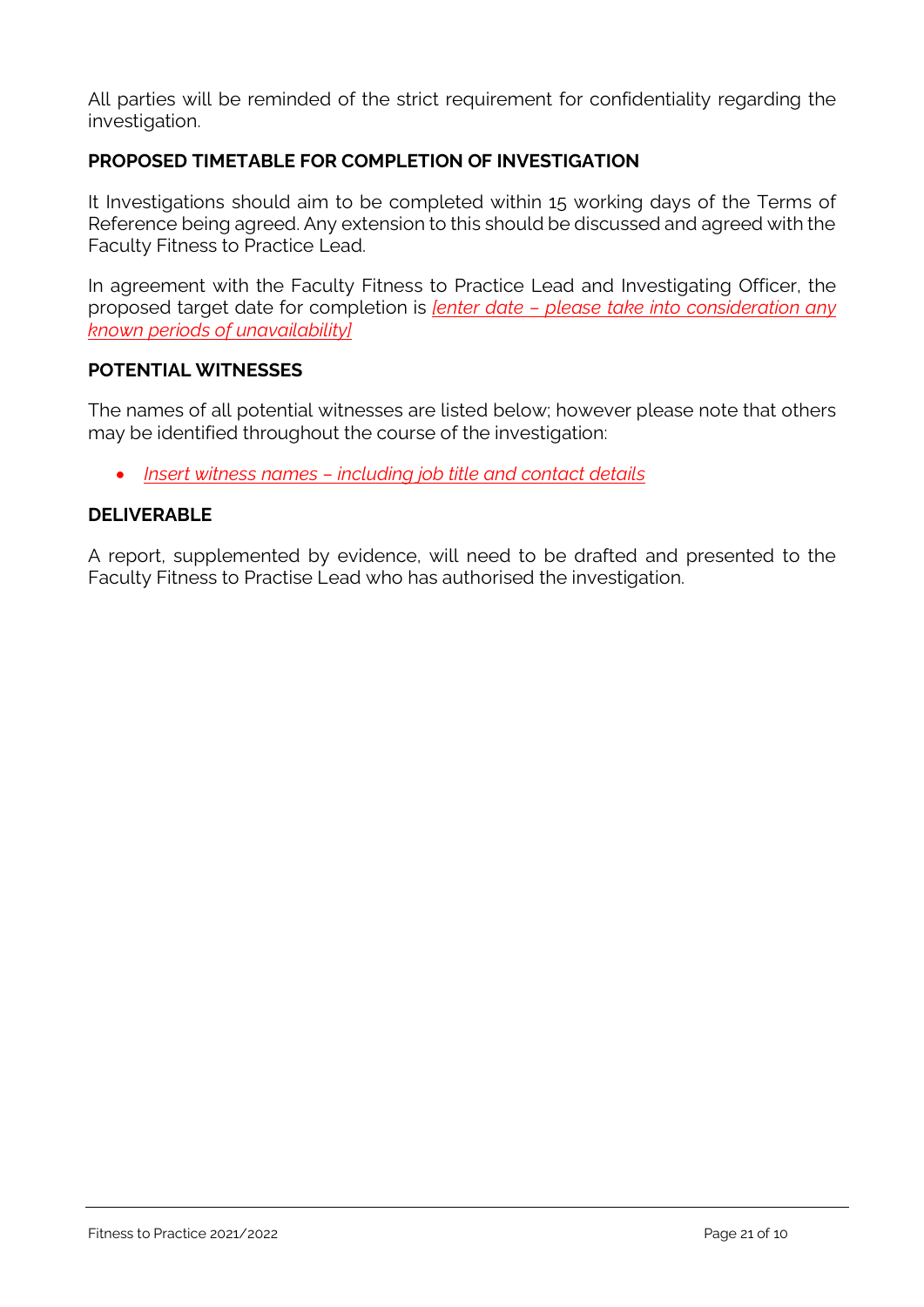### **Appendix ll**

# **Fitness to Practise & Procedures: Investigation and**

# **Panel Report (to be placed as a front cover to report)**

## **Confidential Report**

**Title:**

**Date:**

| <b>Student Name:</b>  |    |
|-----------------------|----|
|                       |    |
| Programme/Field       |    |
|                       |    |
| Lead Investigator:    |    |
|                       |    |
| <b>Panel Members:</b> | 1. |
|                       | 2. |
|                       | 3. |
|                       | 4. |
|                       | 5. |
|                       | 6. |
|                       |    |

Contents of report:

- 1. Introduction & background
- 2. Summary of investigation
- 3. Evidence
- 4. Discussion
- 5. Stage 1: Outcome and/or Decision (please tick).



**6.** Stage 2: Outcome and/or Decision.

| 11.7.1 |  |
|--------|--|
| 11.7.2 |  |
| 11.7.3 |  |

| Signed (Investigator)______________________________Name (Block Capitals)_______________Date____________ |  |
|---------------------------------------------------------------------------------------------------------|--|
|                                                                                                         |  |

| <b>Signed (Panel Chair)</b> |  |  |
|-----------------------------|--|--|
|-----------------------------|--|--|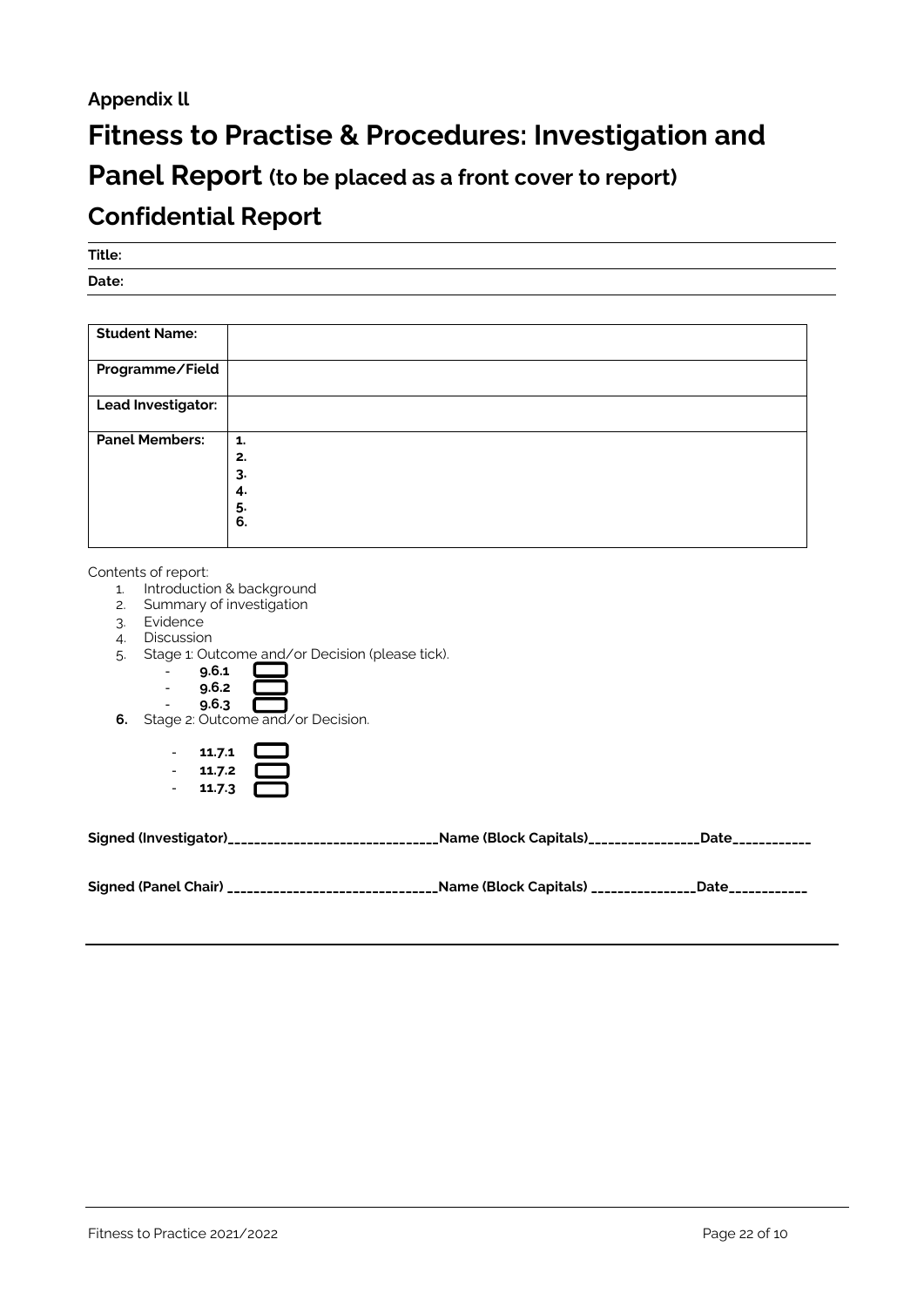### **Appendix lll**

### **Statement of Event, Incident & Accident**

**Name:**

**Programme, Cohort and Year of Study:**

**Email Address [Designated University Email]:**

**Address [Term]:**

**Telephone Number:**

**Subject of Statement:**

**Location of event/issue:**

#### **1. Introduction to event/issue**

I am responding to a request for a written statement made by [*insert name of individual requesting the statement*]. This statement is based on [*insert i.e. personal recollection, review of records/documents, witness or combination*]

I was on placement in [*insert the Practise experience location where the event/incident/accident occurred*] from [*insert allocated dates*].

This was my [*First/Second etc*.] placement in my programme.

Delete as require:

- I. I have been involved in the care of Patient [*insert name*] since [*insert dates*]
- II. I am responding to allegations [*list them for ease of reference*]
- III. A statement has been requested as I have witnessed [*briefly cite event/incident/accident*] on [*insert date(s)*]

#### **2. Narrative**

Here you will need to describe the event/incident/accident in chronological order in as much detail as possible. Ensure the narrative is Clear and Relevant, examples:

Clear:

- Use the first person
- Avoid jargon or official language
- Be as brief as possible while covering all the essential points needed to address the allegations.
- Relate the facts from the beginning and keep them in chronological order, giving precise dates and times.
- Be consistent in using 'am' or 'pm' or the 24-hour clock.
- State the times you were on and off duty on the days in question.
- State what is personal recollection and what can be corroborated as fact with reference to, for example, health care records, reports, clinical guidelines or standards.
- Be clear about what you did, saw and heard. Include your professional involvement, as appropriate, based on clinical records.
- Where known, please use full names and job titles of colleagues
- Explain clinical or health care procedures and avoid general statements such as 'routine observations were made'. If normal procedures were not followed, explain what is normal and why there was a departure from the accepted procedure.
- Always write the subject of an abbreviation or acronym in full at first mention.

Relevant: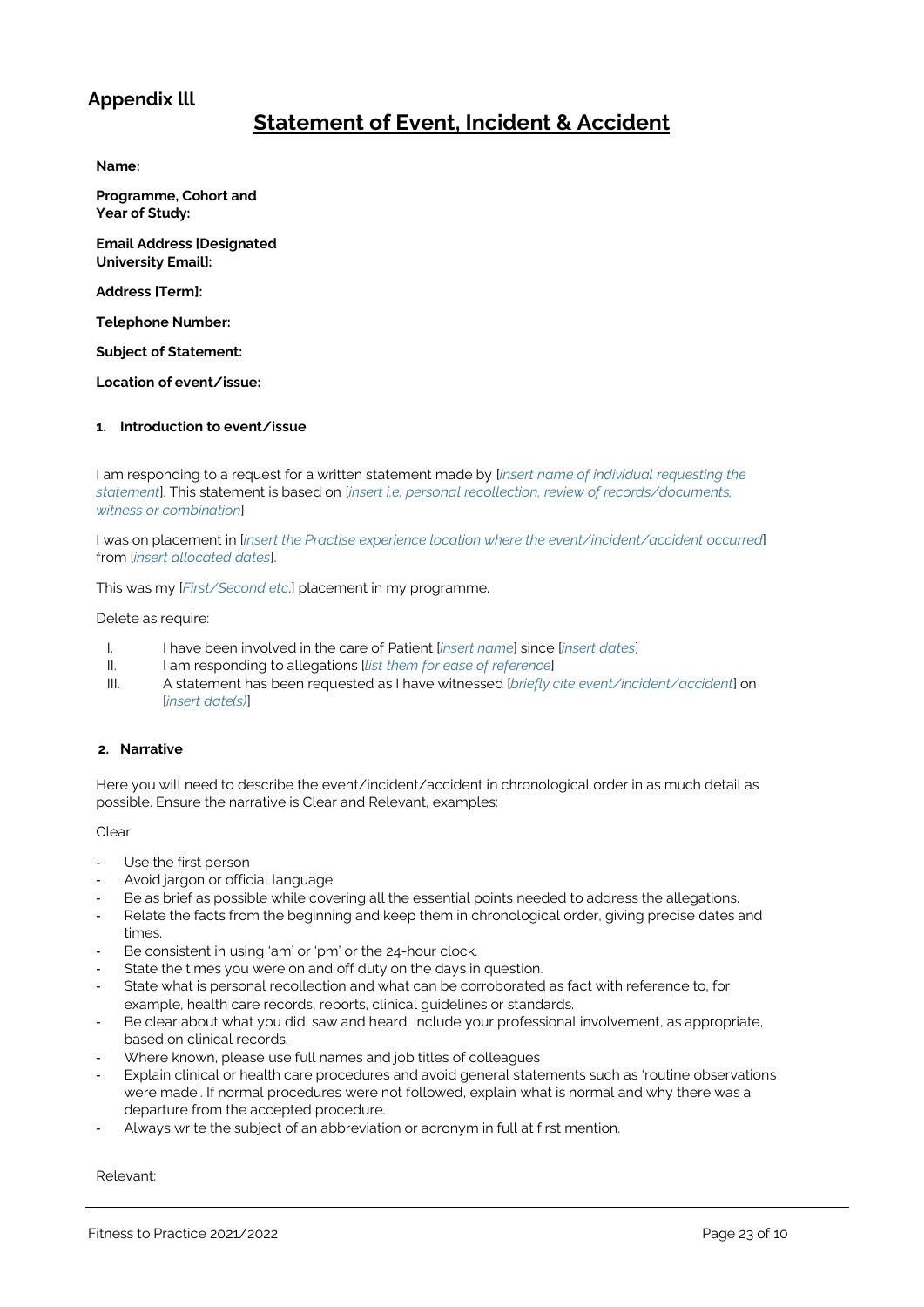- It is acceptable to form a view based on your professional judgement.
- Document the facts or evidence on which you based your conclusion.
- Relate how these impacts on patient care or service levels.
- Do not assume that the reader knows anything of the facts of the case, such as a patient's medical history, your environment or clinical routines and procedures. Any intelligent lay person should be able to understand the content.
- Do not speculate, elaborate or exaggerate or use emotional language you may be called as a witness to give oral evidence based on your statement.
- Avoid giving opinions or making judgements that you cannot support by factual evidence or corroboration.
- You can reflect on what you have observed to be usual Practise or experience.
- Hearsay is second-hand, rather than first-hand evidence, for example: 'I heard Susan say that she had seen Jill give the injection'. It can be admissible in certain legal proceedings, but it must be clear that it is hearsay evidence.
- Only relate what you were told by another/ others you have no way of verifying the accuracy of others' accounts.

o

#### **3. Summary or closing statement**

In any summary, recap the main points and avoid adding new information or comments.

#### **4. Signature and Date**

This statement is true to the best of my knowledge and belief

Name:

Title: [*i.e., Student Nurse (Adult/Mental Health/Child/Learning Disability)*]

Signature:

Date:

#### **5. References and Appendices**

List all documents referenced in your statement, and, if possible, where to find them, examples:

- If you are referring to patient records, notes, and departmental documents, please seek University advise before accessing.
- **Emails**
- Screen shots of social media/messages etc.
- local policies or procedures
- national standards or evidenced based information
- professional codes and quides.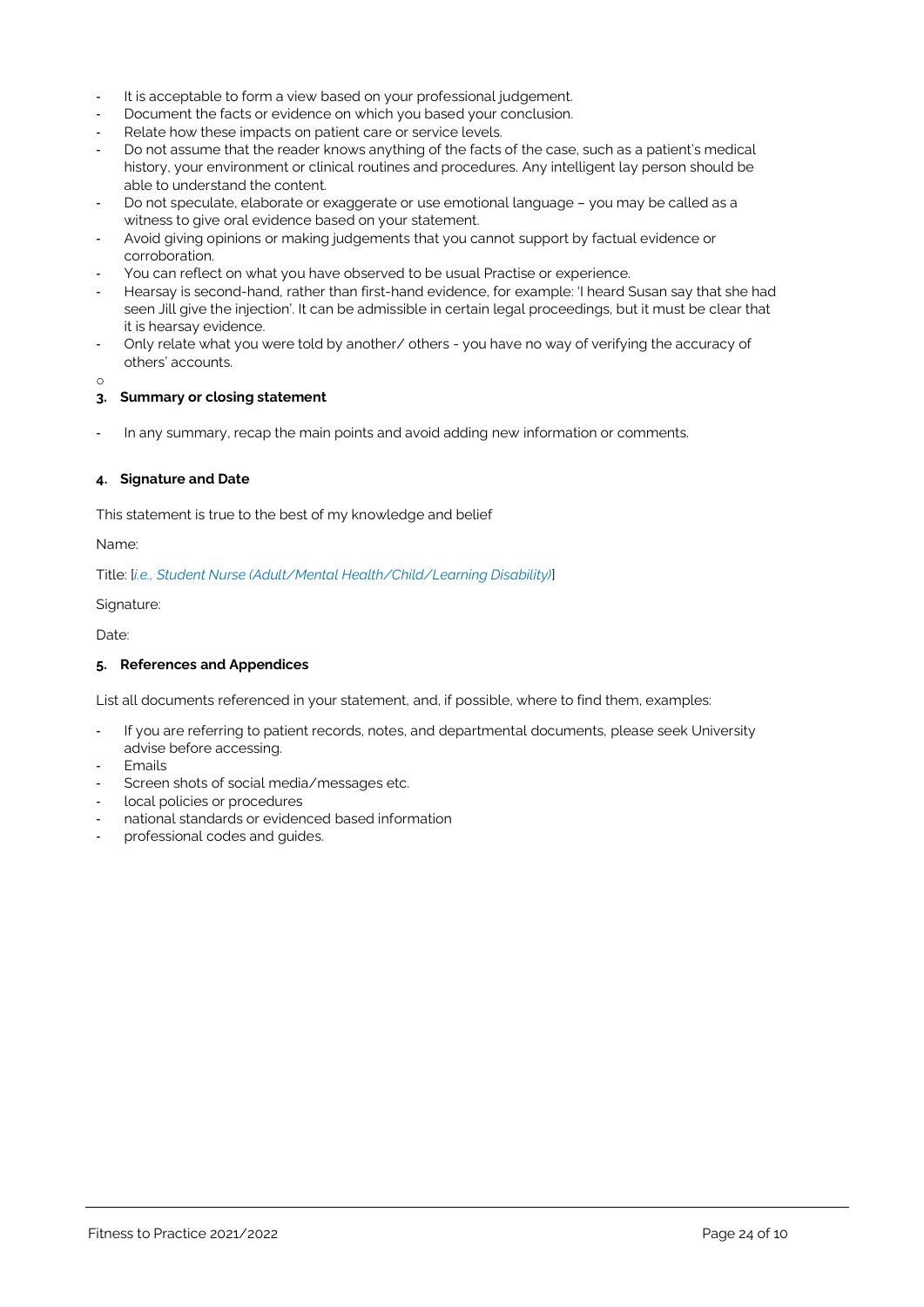### **Appendix IV**

### **External Review Stage: Office of the Independent Adjudicator**

The Office of the Independent Adjudicator [OIA] for Higher Education is an independent body established by Government to review student complaints (including former students). Information about the OIA and the procedure for submitting complaints can be obtained from the Director of Complaints or from the OIA website: www.oiahe.org.uk

The guidance below is not exhaustive and may not always be up to date. It must not be relied upon by students and former students to inform their decisions who should instead directly contact the OIA or seek advice from its website.

Only complaints by current or former students may be considered by the OIA and only then once the University's internal Fitness to Practise procedures have been exhausted and usually only after a Completion of Procedures letter has been issued. The University's internal procedures are exhausted once a student or former student is informed in writing of the decision of any appeal process undertaken. The Completion of Procedures letter is issued automatically if the appeal is not upheld. If the appeal is upheld in whole or in part, the student or former student can ask for a Completion of Procedures letter if they remain dissatisfied.

A Completion of Procedures letter will be issued within 28 days from the final decision letter from the Appeals Investigator (The Dean of the Faculty of Health and Wellbeing or the Deputy Vice Chancellor).

For their request for a review to be considered by the OIA, students must normally complain to the OIA within 12 months of the date their complaint was determined by the University and, normally, the complaint must mainly concern issues that arose not more than three years previously. It is advisable to seek a review by the OIA as soon as possible as the passage of time may make any remedy more difficult to achieve.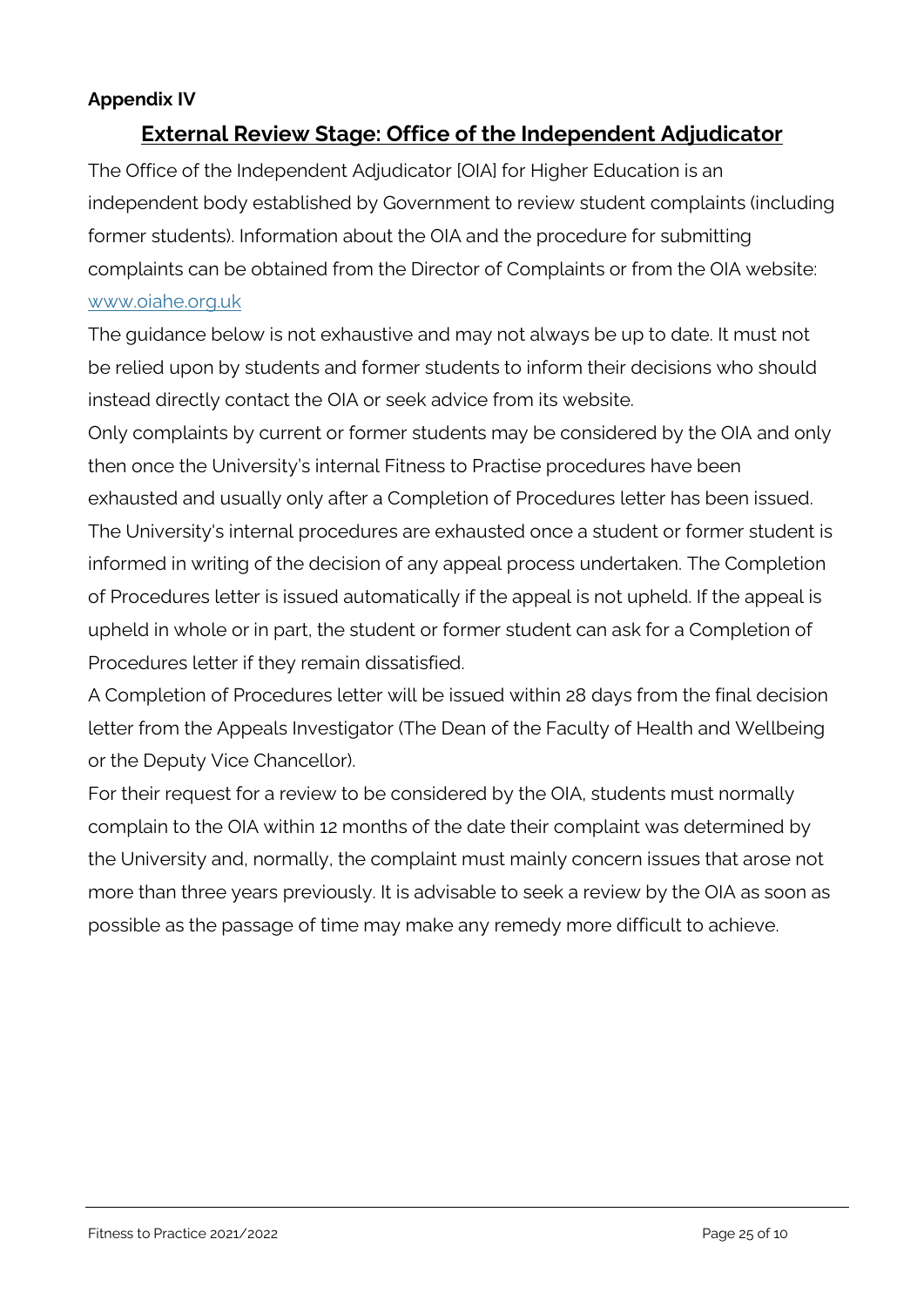### **Reference List**

Care Quality Commission (2021) Accessed via: [Regulation](https://www.cqc.org.uk/guidance-providers/regulations-enforcement/regulation-19-fit-proper-persons-employed#full-regulation) 19: Fit and proper persons employed | Care Quality [Commission](https://www.cqc.org.uk/guidance-providers/regulations-enforcement/regulation-19-fit-proper-persons-employed#full-regulation) (cqc.org.uk)

Council of Deans of Health. (2021) Student Fitness to Practise Principles. Accessed via: [120221-Student-FtP-Principles-JN-FN.pdf](https://councilofdeans.org.uk/wp-content/uploads/2021/02/120221-Student-FtP-Principles-JN-FN.pdf) (councilofdeans.org.uk)

Equality Act 2010. (2015) Government Equalities Office & Equality & Human Right Commission. Accessed via: Equality Act 2010: guidance - GOV.UK [\(www.gov.uk\)](https://www.gov.uk/guidance/equality-act-2010-guidance)

Griffith, R. & Dowie, I. (2019) Dimond's Legal Aspects of Nursing: A definitive guide to law for nurses. 8th Ed. London: Pearson Publishers

General Dentist Council (2016) Student Professionalism and Fitness to Practise. Accessed via: [https://www.gdc-uk.org/docs/default-source/guidance-for](https://www.gdc-uk.org/docs/default-source/guidance-for-students/guidance-for-training-providers.pdf?sfvrsn=dee70721_2)[students/guidance-for-training-providers.pdf?sfvrsn=dee70721\\_2](https://www.gdc-uk.org/docs/default-source/guidance-for-students/guidance-for-training-providers.pdf?sfvrsn=dee70721_2)

General Medical Council (2015) The Professional Duty of Candour. Accessed via: [https://www.gmc-uk.org/ethical-guidance/ethical-guidance-for-doctors/candour--](https://www.gmc-uk.org/ethical-guidance/ethical-guidance-for-doctors/candour---openness-and-honesty-when-things-go-wrong/the-professional-duty-of-candour) [openness-and-honesty-when-things-go-wrong/the-professional-duty-of-candour](https://www.gmc-uk.org/ethical-guidance/ethical-guidance-for-doctors/candour---openness-and-honesty-when-things-go-wrong/the-professional-duty-of-candour)

Health & Care Professions Council (2016) Standards of Conduct, Performance and Ethics. Accessed via: [https://www.hcpc-uk.org/standards/standards-of-conduct](https://www.hcpc-uk.org/standards/standards-of-conduct-performance-and-ethics/)[performance-and-ethics/](https://www.hcpc-uk.org/standards/standards-of-conduct-performance-and-ethics/)

Legal Services Commission (2018) Qualified Privilege. Accessed via: <https://www.oxfordreference.com/view/10.1093/oi/authority.20110803100357427>

Leng, J. (2019) HCPC's Summary of the Professional Standards Authority's Report "Telling patients the truth when something goes wrong". Accessed via: [https://www.hcpc-uk.org/globalassets/meetings-attachments3/council](https://www.hcpc-uk.org/globalassets/meetings-attachments3/council-meeting/2019/03.-22.05.2019/enc-07---summary-of-the-psas-report-telling-patients-the-truth-when-something-goes-wrong.pdf)[meeting/2019/03.-22.05.2019/enc-07---summary-of-the-psas-report-telling-patients](https://www.hcpc-uk.org/globalassets/meetings-attachments3/council-meeting/2019/03.-22.05.2019/enc-07---summary-of-the-psas-report-telling-patients-the-truth-when-something-goes-wrong.pdf)[the-truth-when-something-goes-wrong.pdf](https://www.hcpc-uk.org/globalassets/meetings-attachments3/council-meeting/2019/03.-22.05.2019/enc-07---summary-of-the-psas-report-telling-patients-the-truth-when-something-goes-wrong.pdf)

Medical School Council (2018) Accessed via: Student fitness to [practise](https://www.medschools.ac.uk/our-work/student-fitness-to-practise) | Medical Schools Council [\(medschools.ac.uk\)](https://www.medschools.ac.uk/our-work/student-fitness-to-practise)

NMC (2020a) Professional Duty of Candour. Accessed via: [https://www.nmc.org.uk/standards/guidance/the-professional-duty-of](https://www.nmc.org.uk/standards/guidance/the-professional-duty-of-candour/read-the-professional-duty-of-candour)[candour/read-the-professional-duty-of-candour](https://www.nmc.org.uk/standards/guidance/the-professional-duty-of-candour/read-the-professional-duty-of-candour)

NMC (2020b) What is Fitness to Practise. Accessed via: What is fitness to [practise?](https://www.nmc.org.uk/concerns-nurses-midwives/dealing-concerns/what-is-fitness-to-practise/) - The Nursing and Midwifery Council [\(nmc.org.uk\)](https://www.nmc.org.uk/concerns-nurses-midwives/dealing-concerns/what-is-fitness-to-practise/)

NMC (2018) Ensuring public safety, enabling professionalism: New strategic direction. Accessed via:

[https://www.nmc.org.uk/globalassets/sitedocuments/consultations/2018/FtP/ensu](https://www.nmc.org.uk/globalassets/sitedocuments/consultations/2018/ftp/ensuringpublicsafety_v6.pdf) [ringpublicsafety\\_v6.pdf](https://www.nmc.org.uk/globalassets/sitedocuments/consultations/2018/ftp/ensuringpublicsafety_v6.pdf)